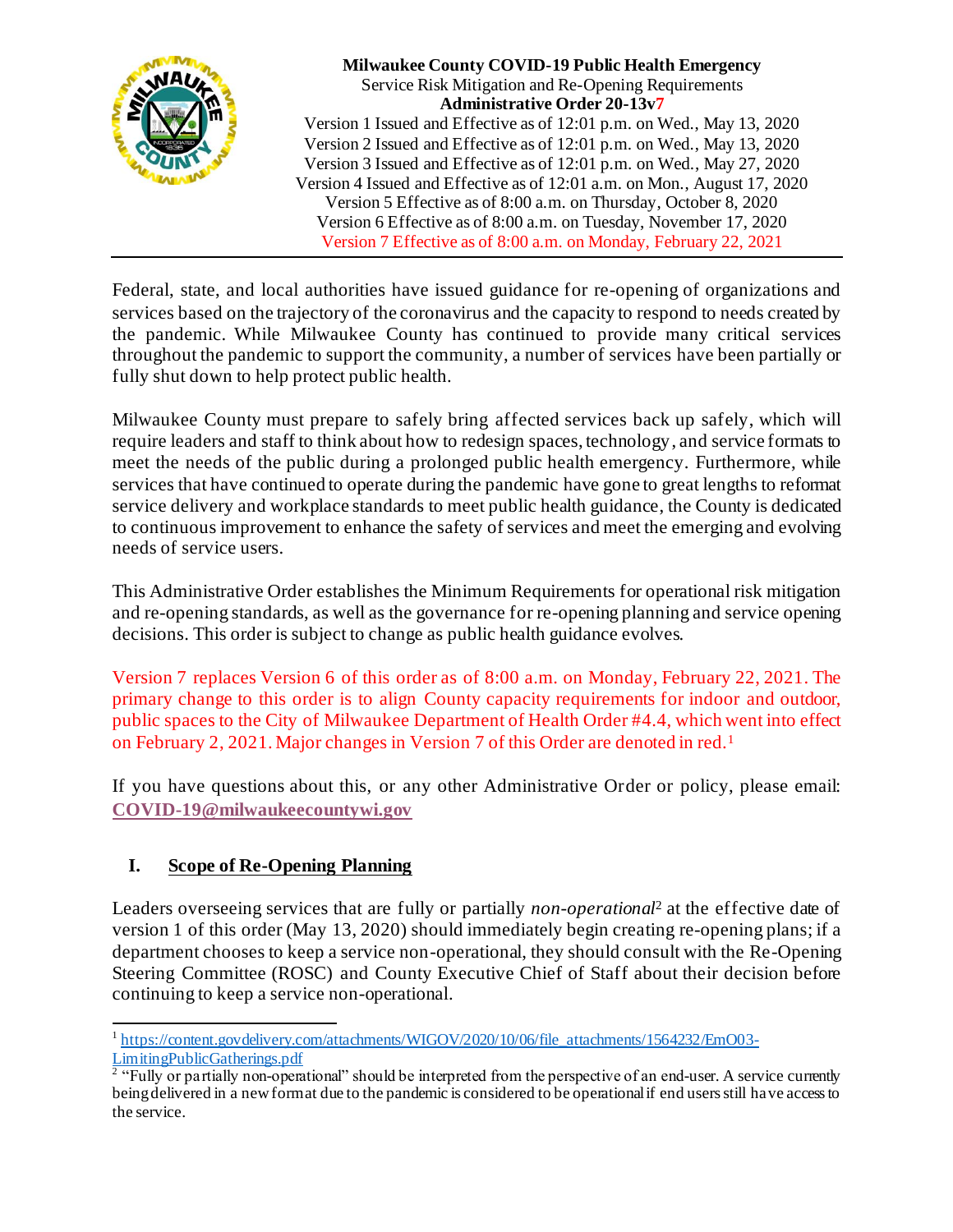Leaders and involved re-opening staff within the department or elected office should:

- Create **one (1) re-opening plan per service or program** that is fully or partially nonoperational. If a department has questions about how to define a "service" in their operational context, they should work with the ROSC to ensure their plan is correctly scoped.
- Direct vendors managing the delivery of a service that is fully or partially non-operational to create re-opening plans per the Minimum Requirements referenced in this Administrative Order (see Section VI). <sup>3</sup> Vendors should also submit **one (1) re-opening plan per service** that they manage that is fully or partially non-operational. Vendor plans should be reviewed and approved by the department before being submitted to the ROSC.
- Direct groups using County facilities for structured community events to submit a reopening plan for their events (e.g., groups reserving Parks space for a community service).
- Re-opening plans submitted under previous versions of this Administrative Order do not need to be re-submitted for approval. All plans submitted after the effective date of Version 4 of this order will be reviewed under the Version 4 Minimum Requirements.
- Leaders and vendors may, but are not required to, use the Minimum Requirements for Re-Opening - Plan Template (Version 3) to aid in their planning efforts (located at the end of this Administrative Order).
- All re-opening plans under review or submitted at the effective time of Version 7 of this Order will be evaluated under the updated criteria. The ROSC will work separately with departments who have approved plans to ensure capacity limits for non-essential, indoor and outdoor, public spaces align to the City of Milwaukee's Order #4.4.
- Any request for re-opening facilities and/or services should be sent to: COVID-19@milwaukeecountywi.gov.

For services that are currently operational:

- Every effort should be made to come into compliance with the Minimum Requirements for Re-Opening outlined in this Administrative Order, whenever possible.
- The ROSC, described below, is available to help support solutions for all services to continue to protect the health of our employees, contractors, and the public.
- The ROSC will be conducting site visits with the public health consultants to services or facilities that have remained open or that have recently re-opened to identify and help mitigate any remaining risk. If a department or elected official would like to proactively schedule a site visit, they should request a visit by emailing the ROSC at: [ROSC@milwaukeecountywi.onmicrosoft.com](mailto:ROSC@milwaukeecountywi.onmicrosoft.com)
- No formal plan for meeting Minimum Requirements is needed at this time. Leaders can directly ask for support (e.g., space planning, facility needs, IT needs) from the ROSC to help execute any risk-mitigating solutions (**[COVID-19@milwaukeecountywi.gov](mailto:COVID-19@milwaukeecountywi.gov)**).

<sup>3</sup> Vendors may have completed COVID-19 Pandemic Preparedness Plan per Administrative Order "Contracting Procedures during COVID-19 Public Health Emergency (20-11v1)." Please note that re-opening plans will be overlapping, but are different than these preparedness plans, as the re-opening plans are tied to a specific set of minimum requirements. Vendors can pull relevant language from preparedness plans, but should create re-opening plans specific to requirements in this Order.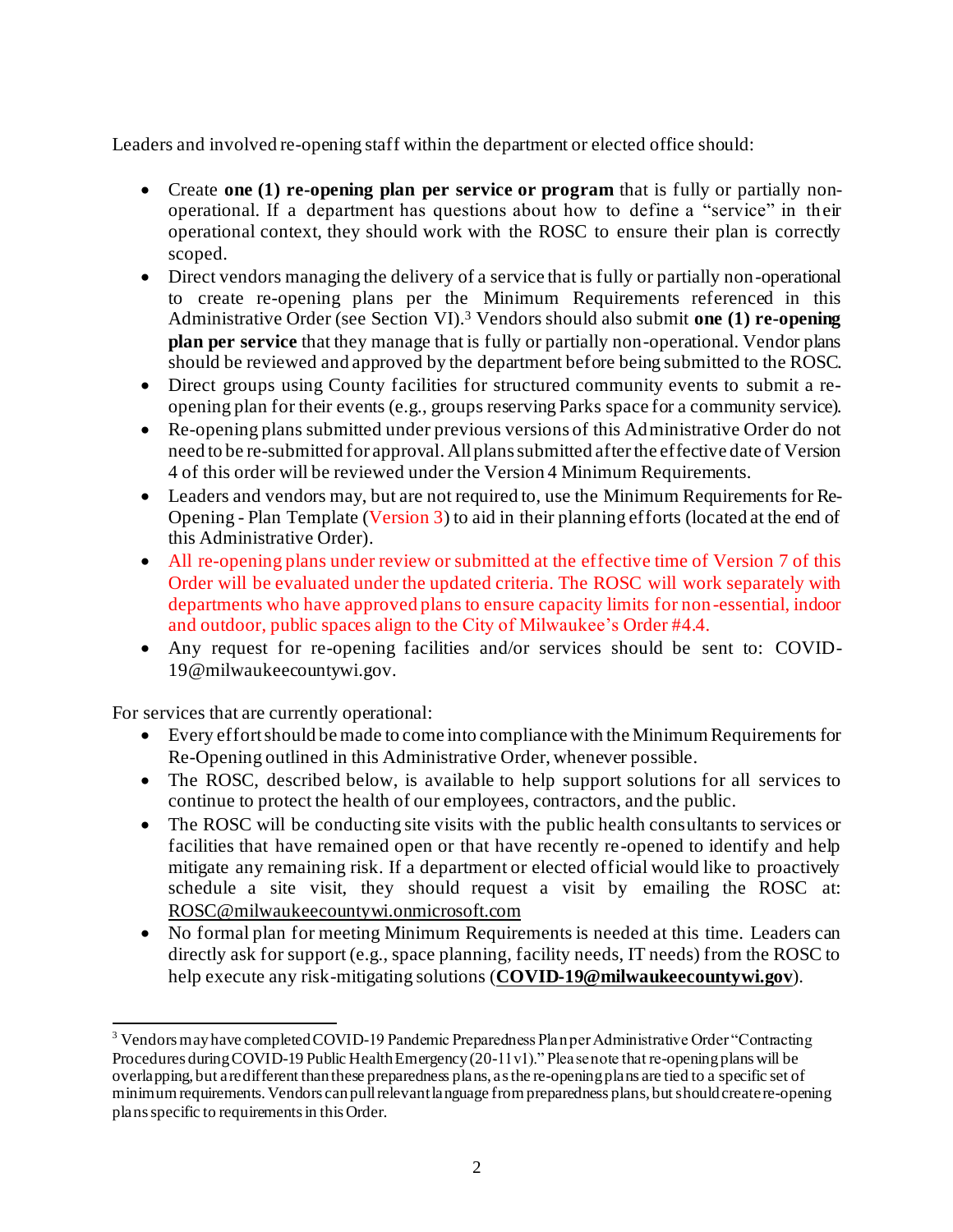Recognizing that certain unique County services do not easily lend themselves to all the outlined re-opening requirements, the ROSC will work with County leaders operating those services to ensure that their re-opening plan is consistent with minimum requirements to the extent possible, and will help identify additional risk mitigation strategies, as needed.

## **II. When to Implement Re-Opening Plans**

For services that are fully or partially non-operational, and therefore required to develop a reopening plan before bringing the service back up, **all of the following criteria must be met** before the service can be made operational again:

- 1. The service is not closed per a city or municipal public health order; departments should always follow the stricter of city/municipal health orders or the requirements in this Administrative Order.
- 2. The service re-opening plan has been approved by the ROSC.
- 3. The County Executive or Chief of Staff has approved the service to re -open once a recommendation to re-open has been made by the ROSC.

**All elements of the approved re-opening plan should be in place before service is re-opened to the public.** Departments can, and should, start implementing measures to meet minimum requirements during re-opening planning, whenever possible.

Due to the nature of some services, some exceptions to the above criteria may have to be made to best protect the health of the community (e.g., playgrounds are very difficult to keep closed, so it may be better to open the service and find other strategies to mitigate risks). Departments can request exemptions to the ROSC, and the ROSC will coordinate with requesting leaders and the County Executive or Chief of Staff to determine the best path forward.

## **III. Guiding Principles and Operating Assumptions to Risk Mitigation and Re-Opening**

Milwaukee County will use the following principles and assumptions to guide its approach to operational risk mitigation and re-opening.

## **1. Guiding Principles**

- When evaluating any service re-opening, Milwaukee County's primary focus is the health of its residents, employees, and contractors. Services currently interrupted by the pandemic will resume operations at a time and in a manner that is reasonably safe for everyone based on then current public heath criteria. The risk profile of the population using a service, based on CDC guidance for high-risk individuals, will be a key input to decisions about re-opening services for in-person operations.
- Decisions on process improvement and re-design of County services will be made through a racial equity lens while keeping in mind the best interest of our employees and the community.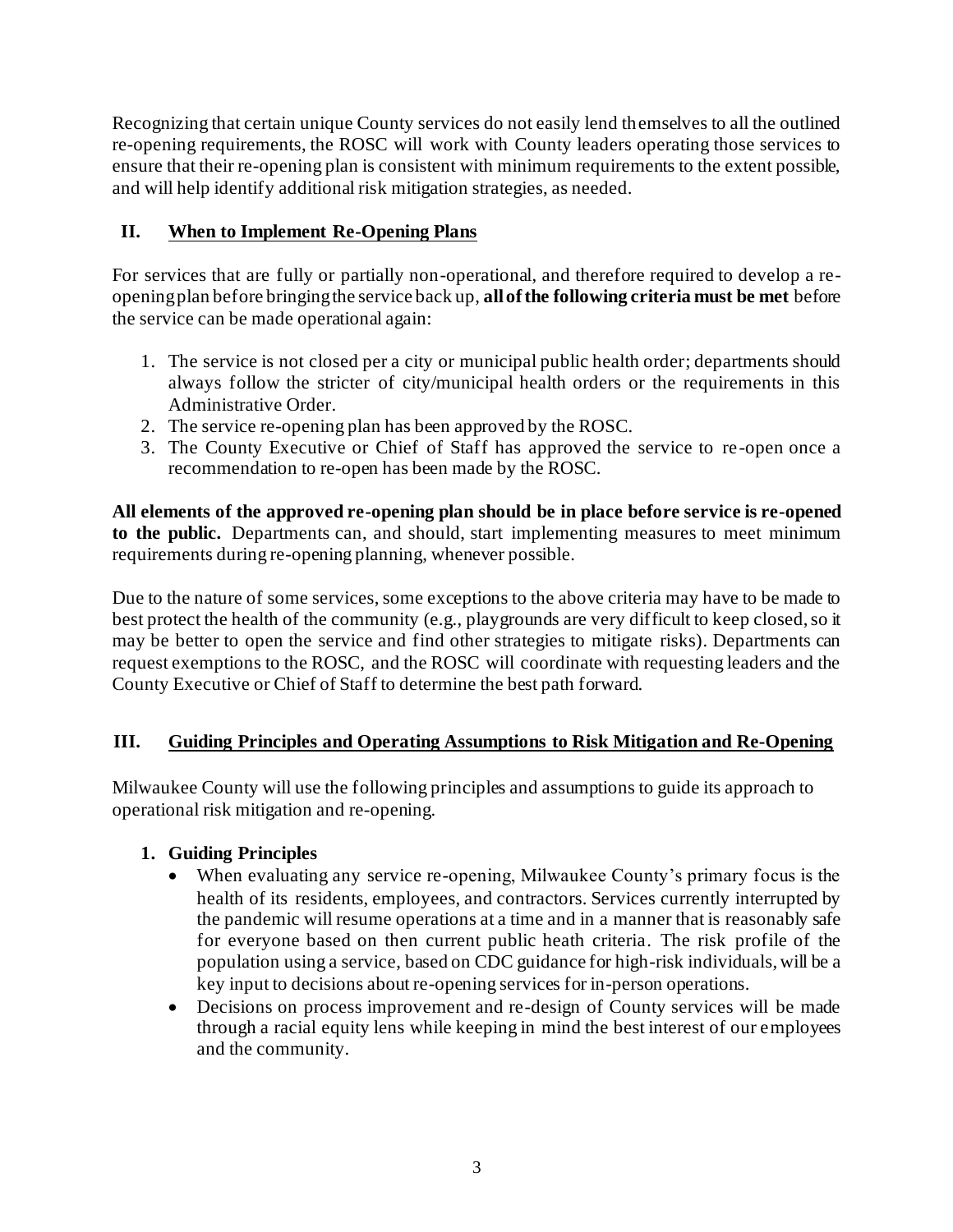- The impact to the County's budget as a result of COVID-19 has been substantial and therefore any decisions made on re-opening services will be made while being cognizant of the impact re-opening will have on the County's budget.
- Maximizing the number of people teleworking will be a key public health risk mitigation strategy, and the County will plan to have employees telework whenever possible for the foreseeable future.

## **2. Assumptions**

- There are likely to be additional waves of COVID-19 in 2020 and beyond until a vaccine is developed. All County services must be prepared to enforce strict public health measures at any time, especially if re-opening a service leads to a spike in COVID-19 cases.  $4, 5$
- The County will have to remain flexible when re-opening services. Moreover, if reopening contributes to a spike in infection rates, certain services may have to close again. The indicator dashboard will guide this decision-making.
- Not all County services may be able to come back fully operational because the nature of the service may prevent the County from meeting necessary public health standards. This will mean that services may look different than they did before the pandemic.

## **IV. Ongoing Expectations for Employees, Contractors, and Service Users**

All employees, contractors, and service users must continue to follow CDC recommended practices to promote good public health hygiene and take the necessary steps to prevent the spread of sickness. People must:

- Wash their hands with soap and water or use hand sanitizer, especially after touching frequently used items or surfaces.
- Avoid touching their face.
- Avoid shaking hands.
- Sneeze or cough into a tissue or the inside of their elbow.
- Disinfect frequently used items and surfaces as much as possible.
- Maintain a distance of 6 feet or more from individuals outside one's own household, particularly when inside public facilities
- Use cloth face coverings while in public as recommended or required, and particularly when physical distancing of 6 feet may not be possible.
- Stay home if sick, or if a member of their household is sick, with fever, cough, shortness of breath, sore throat, unusual fatigue, muscle aches, or chills.
- Follow medical advice from a medical provider.
- Telework, if jobs duties allow.

<sup>4</sup> <https://thehill.com/homenews/news/495215-fauci-second-wave-of-coronavirus-in-fall-inevitable>

<sup>5</sup> <https://www.nytimes.com/2020/04/18/health/coronavirus-america-future.html>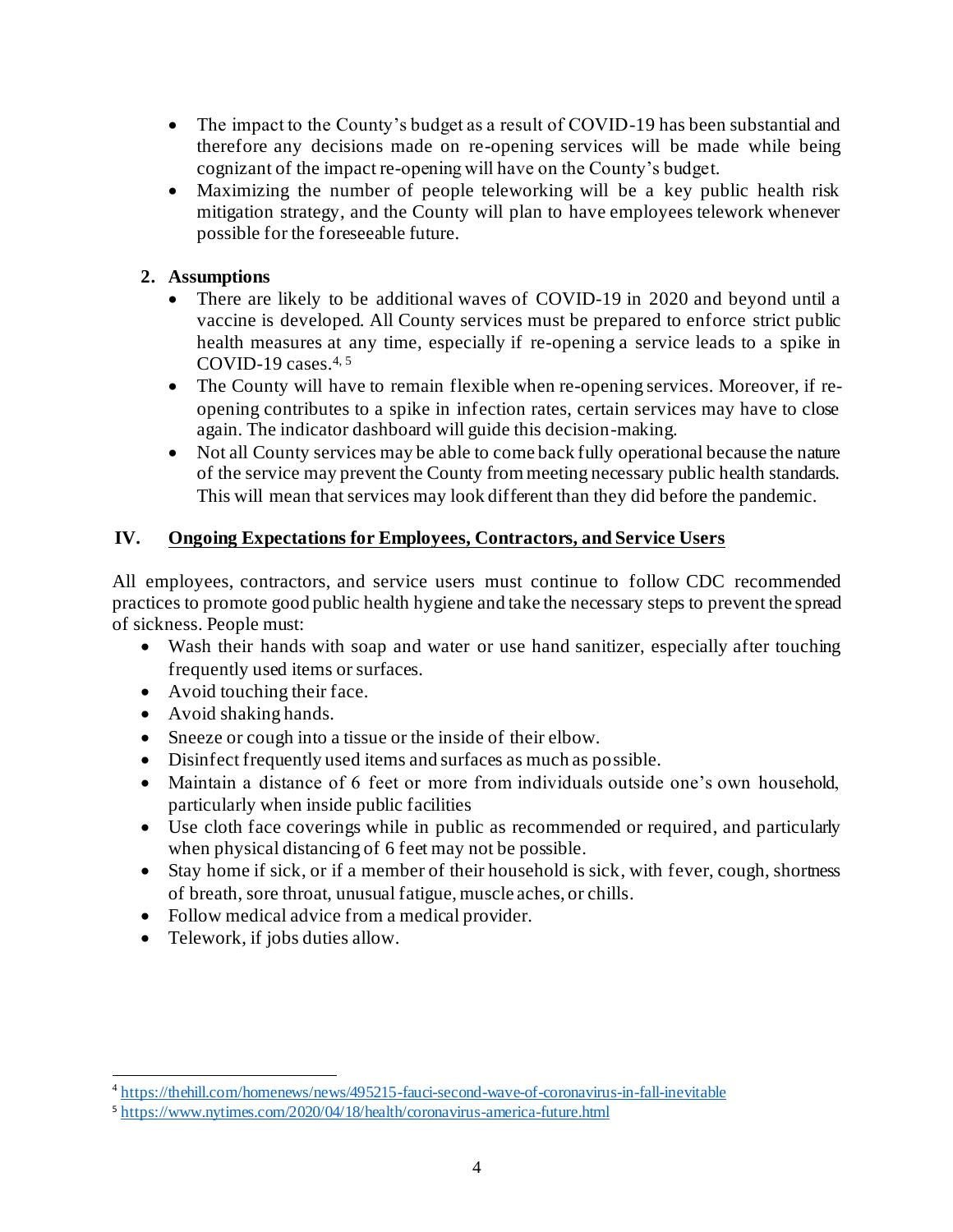## **V. Governance of Re-Opening Plans**

The County Executive has established a Re-Opening Steering Committee (ROSC) to help guide the development and execution of re-opening plans, tailored to the specific needs of departments and elected offices. The ROSC will partner with departments and elected offices to:

- Review re-opening plans that meet the procedures and guidelines for phased re-opening per this administrative order.
- Support the development and execution of service re-design solutions (e.g., re-designing physical spaces, moving services online, process improvement efforts).
- Conduct site visits and follow up to identify and mitigate risks in work or service areas that have remained operational and to evaluate the effectiveness and compliance with services that re-opened under an approved plan.
- Develop policy to support the County's response and recovery efforts to COVID-19.

The ROSC will, at minimum, consist of the designated amount of people from the following departments, providing the listed functional expertise:

- County Executive Office (1 person, County Policy & EOC Alignment)
- DAS, IMSD (1 person, Information Technology)
- DAS, FMD (1 person, Facilities and PPE)
- DAS, PSB Continuous Improvement Office (2 people, Process Improvement)
- Human Resources (1 person, Personnel)
- Office of Corporation Counsel (1 person, Legal)
- DAS, Risk Management (1 person, Risk Management & Workplace Safety)
- Public Health (1 person, Public Health Advisor)

The ROSC will routinely inform and consult with the County Board throughout the re-opening planning, policy decisions, and the execution of any re-opening plans. The ROSC will work with department and elected office leadership to identify the person or people to partner with for reopening planning and ongoing risk mitigation efforts.

Re-opening plans, the execution of these plans, and local policy decisions about services and resource needs will be collaboratively made between the ROSC, the elected official or department head, and the County Executive or Chief of Staff.

## **VI. Risk Mitigation and Responsible Reopening Procedures and Guidelines**

Departments and elected offices with services that are fully or partially non-operational should follow the minimum requirements and recommendations below to inform the development of their re-opening plans. The guidance provided is informed by the best practices developed by the Medical College of Wisconsin (MCW),<sup>6</sup> State of Wisconsin's Badger Bounce Back Plan,<sup>7</sup> the

<sup>&</sup>lt;sup>6</sup> <https://covid19.mcw.edu/restart>

<sup>&</sup>lt;sup>7</sup> <https://www.dhs.wisconsin.gov/publications/p02653a.pdf>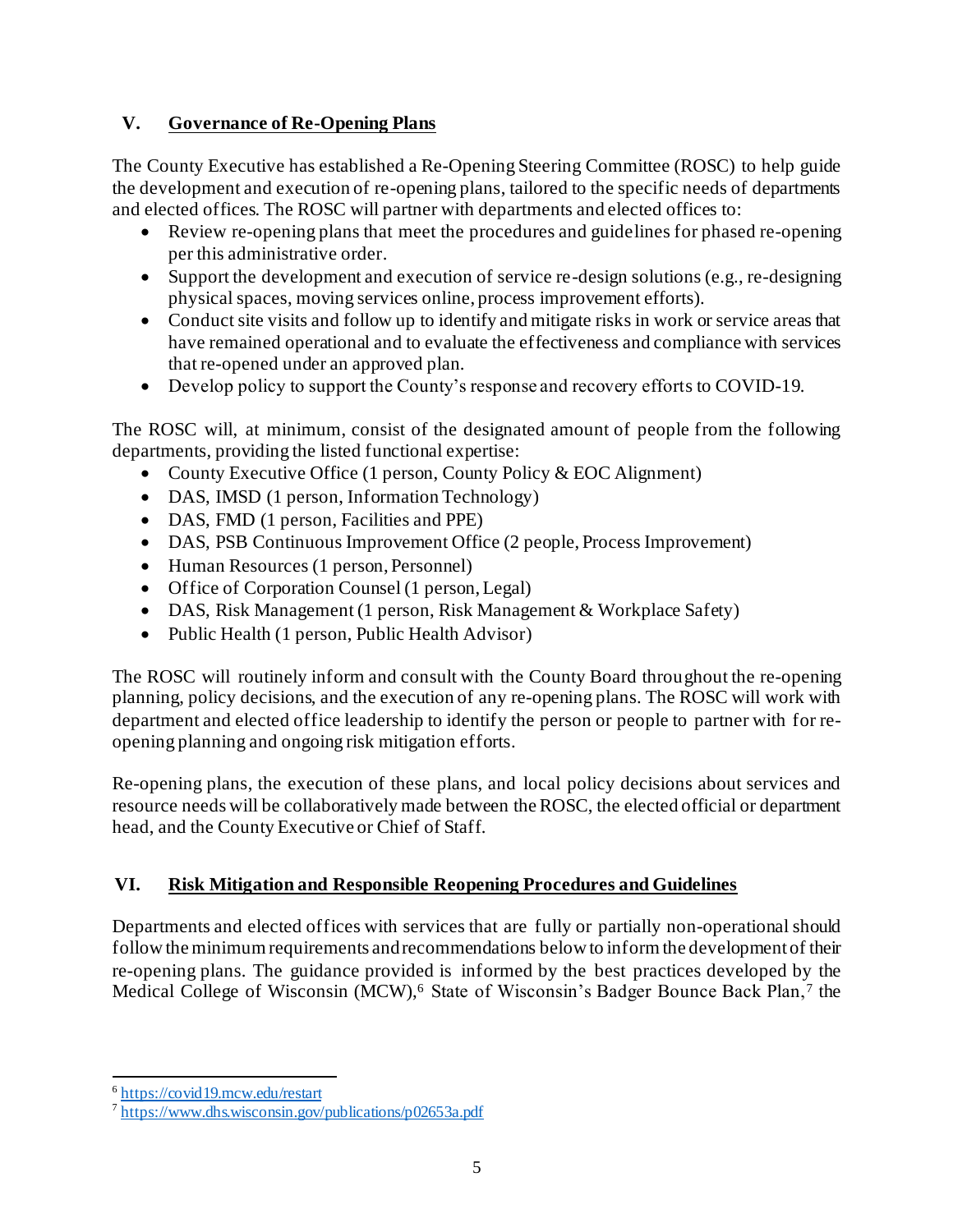federal Opening Up America Again Plan,<sup>8</sup> and OSHA Guidance on Preparing Workplaces for COVID-19.<sup>9</sup> The framework for re-opening is guided by the local MCW re-opening framework:



Below are the required and recommended operational risk reduction and re-opening minimum requirements to mitigate risk across services that have remained open as well as services that were fully or partially closed due to COVID-19. Minimum requirements are indicated by underlining; considerations for how to achieve the minimum requirement are provided based on best practices, and leaders should consider their local context and needs in order to achieve the minimum requirement. **In general, if a department or elected office is not able to meet certain minimum requirements, they should clearly state why and work with the ROSC (who will facilitate consultations with Public Health Officials) to identify appropriate risk mitigation controls; not being able to meet a minimum requirement does not automatically mean a re-opening plan will not be approved.** 

While the City of Milwaukee's Order #4.4 provides an exemption for, "Essential Government Functions," the County will be adopting the more conservative capacity limit for non-essential, indoor and outdoor, public-facing facilities, at minimum, and will follow these more stringent guidelines for indoor and outdoor spaces whenever possible. The updates to the capacity limits are reflected in the tables below and the "Minimum Requirements for Re-Opening – Plan Template (Version 4)."

#### **1. Workplace**

Preparing the physical workplace prior to day one of reopening operations to the workforce and service users must be the first consideration once a green light is given to implement reopening plans.

<sup>8</sup> <https://www.whitehouse.gov/openingamerica/>

<sup>&</sup>lt;sup>9</sup><https://www.osha.gov/Publications/OSHA3990.pdf>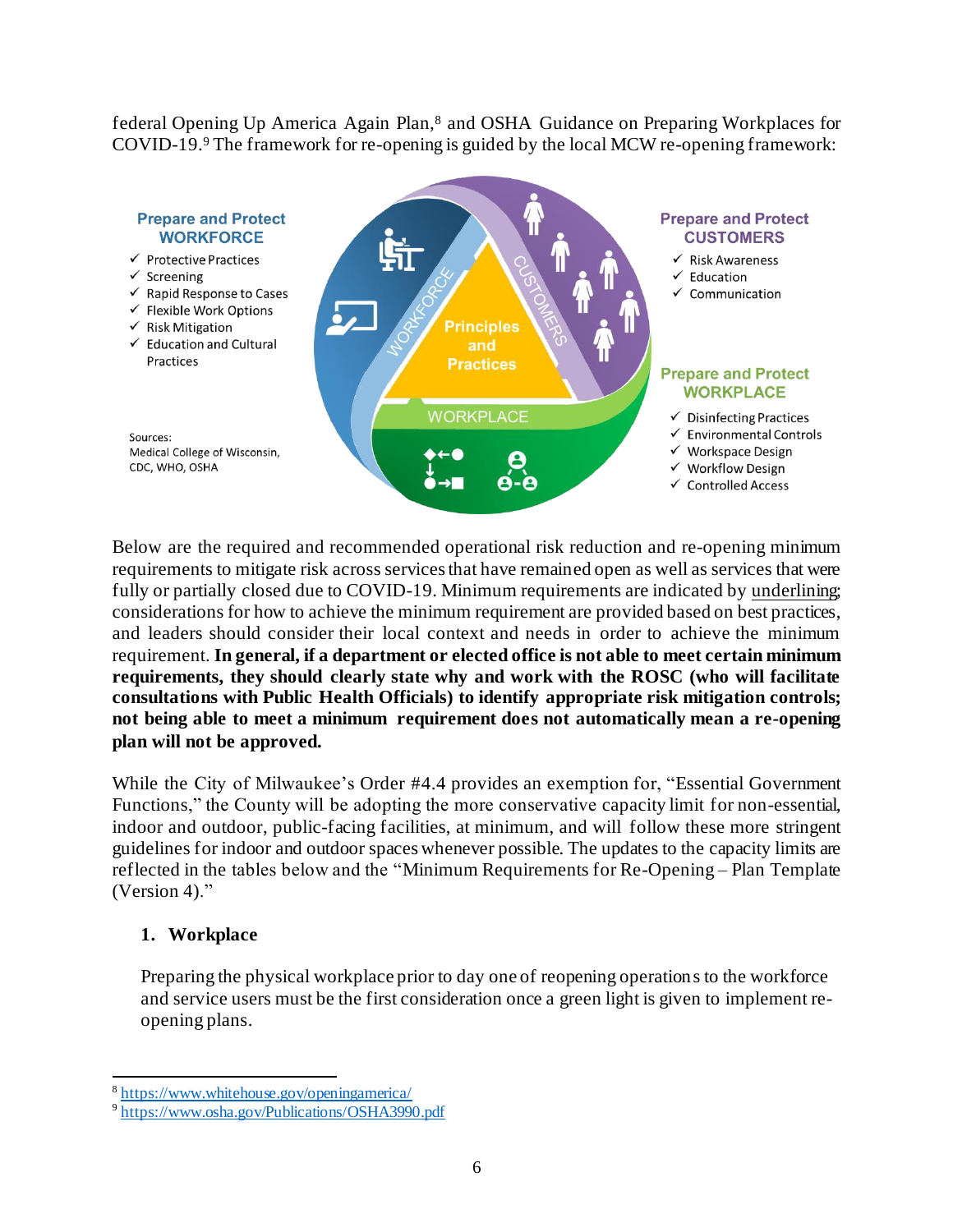#### **Workplace Minimum Requirements**

#### **Workspace and Workflow Controls**

- o Physical Distancing. Create a plan that promotes physical distancing of at least 6 feet. The plan should include, or at least consider, the following:
	- o **Indoor, closed, or confined County facilities, office spaces, or vehicles**.
		- o The number of people allowed in an indoor, closed or confined space should be limited to **the lesser of**: 1) 25% (pre-COVID) capacity; 2) 1 person per 30 square feet of usable space;<sup>10</sup> or 3) 150 people in the enclosed area at a time.
			- $\circ$  All shared rooms must have a [room capacity sign](https://countyconnect.milwaukeecountywi.gov/New---County-Intranet-Files/COVID19/CoronavirusRoomCapacitySignREV031520.pdf)<sup>8</sup> posted, including: elevators; conference rooms; and shared spaces, such as lunchrooms, breakrooms, and bathrooms.
			- o Staggered use of shared spaces.
		- o Control access to and circulation within County facilities.
			- o Evaluate the flow of customers to increase space between and avoid contact with each other and County staff (i.e., entry way queues/lines, one-way aisles, wider aisles, necessary waiting areas).
			- o Use lines on floor or ground and arrange furniture to increase awareness of space distance.
			- o Control vendor/contractor access. Verify they have a pandemic preparedness plan and are complying. (Se[e Contracting Procedures](https://countyconnect.milwaukeecountywi.gov/files/county/COVID-19/ContractingProceduresduringCOVID-19PublicHealthEmergency20-11v1.pdf)  [Admin. Order 20-11](https://countyconnect.milwaukeecountywi.gov/files/county/COVID-19/ContractingProceduresduringCOVID-19PublicHealthEmergency20-11v1.pdf)).
			- o Eliminate "back door" entrances and evaluate access at loading docks.
		- o Workstations should be set up with at least 6 feet of distance between people; whenever possible, workstations without a barrier between employees (e.g., cubicles) should be configured so employees do not directly face each other.
			- o If physical distancing between workstations is not possible, install barriers or partitions at least 5' high between stations in use (e.g. consider in combination with staggered work shifts).
			- o Whenever possible, employees should have a designated work station to minimize the number of people sharing space.
		- o Breakrooms, kitchen seating areas, or other sitting areas (not including necessary waiting areas) may be used with the following protocols:
			- o Encourage employees to spend break or mealtimes outdoors or at their workspaces.
			- o Post signs to remind employees about risk mitigating protocols. (see Appropriate Signage section below).
			- o Reduce occupancy of the break room to ensure no more than 50% occupancy or 1 person per 30 square feet at any time.

 $10$  "Usable space" means the space that can and will be used by people. For example, if only half of a room will be used for a meeting or event, then the square footage should befor the half of the room that will be used. Furthermore, if there are large fixtures in a room that prohibit people from using the space (e.g., a large table), then that space should be excluded from the square footage calculation because it is not usable.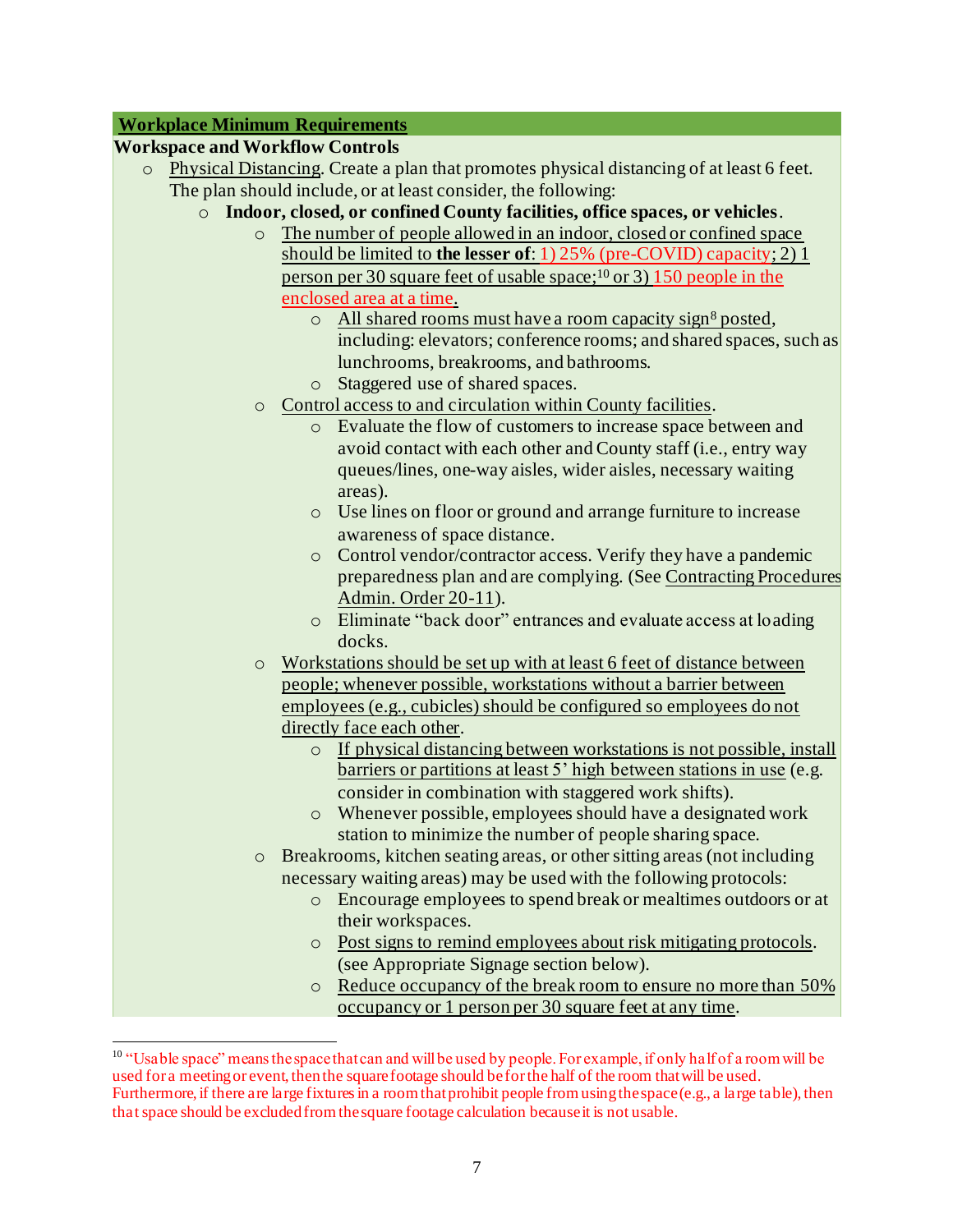- o Stagger break/lunch times to minimize occupancy of shared break/lunchroom spaces.
- o Remove chairs and space tables so that a distance of 8 feet between employees is maintained at all times.
- o Have adequate disinfectant, hand sanitizer, hand soap and towels at all hand washing stations in break rooms at all times.
- o Employees should disinfect the dining/seating area they will use before and after each use.
- o Prop open doors and, in rooms with more than one door, designate one for entering and one for exiting.
- o Avoid cleaning dirty dishes while at work; dirty dishes should be brought home for cleaning to avoid sharing dirty sinks, sponges, etc.
- o Work Vehicles should have no more than 2 people at a time and face masks worn at all times. Proper cleaning of the vehicle after use is also mandatory.<sup>11</sup>
- o Certain public health and safety functions may be exempt, such as law enforcement and emergency services in specific, rare circumstances.
- o Members of the same household are not required to physically distance from each other. When applicable, departments can structure exemptions to physical distancing in certain spaces (e.g., sitting at a picnic table, using an elevator). However, each member of the household still counts individually towards the mass gathering requirement of the lesser of 25% capacity, 1 person per 30 sq ft, or 150 people in confined spaces.
- o **Outdoor and open spaces on County property.**
	- o The number of people allowed in an outdoor, closed or confined space should be limited to **the lesser of**: 1) 25% (pre-COVID) capacity; 2) 1 person per 30 square feet of usable space; or 3) 250 people in the enclosed area at a time.
	- o Picnic tables, outdoor eating areas, or similar outdoor seating areas within a controlled environment should not be available for use unless they are spaced 8 or more feet apart and sanitized following every use.
		- o If seating areas open to the public do not have County attendants present, then these areas should be viewed within a "use at your own risk" context.
	- o Control circulation of people in outdoor areas and open spaces
		- o Evaluate the flow of customers to increase space between and avoid contact with each other and County staff (i.e., pedestrian lines and walkways).
- o Appropriate Signage. In order to establish a consistent message regarding COVID-19 public health guidelines and requirements for County facilities and property, ROSCapproved signs must be posted in appropriate areas. Signage will be available through HOCGraphics and can be ordered by departments and elected offices via Marketplace Central. Departments may also print signs locally. Departments are responsible for

<sup>11</sup> <https://www.cdc.gov/coronavirus/2019-ncov/community/organizations/disinfecting-transport-vehicles.html>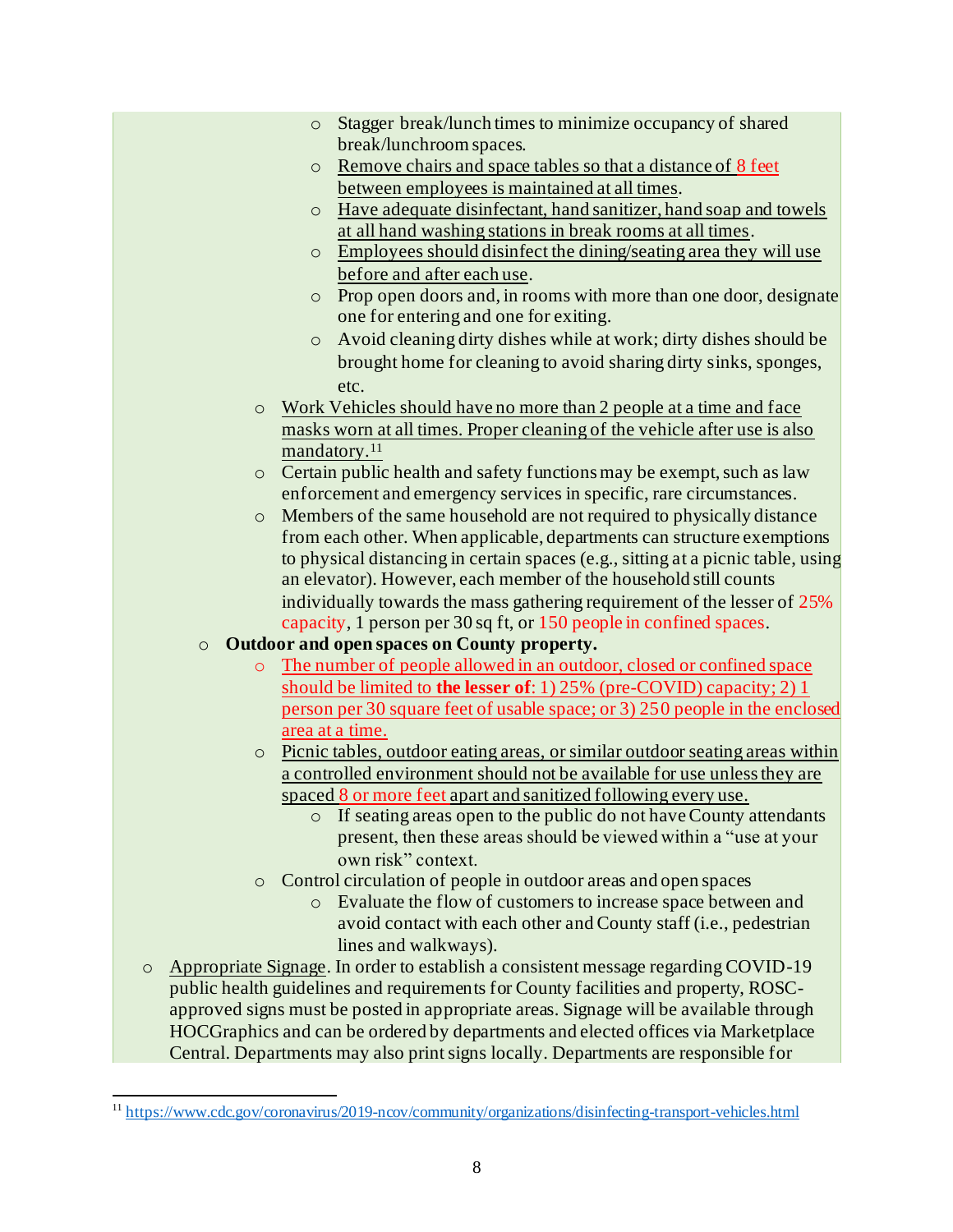posting signs in employee work areas and departments managing facilities are responsible for posting signs in public areas. Signs are updated as new needs are identified and can be accessed o[n SharePoint](https://milwaukeecountywi.sharepoint.com/sites/SignsforCOVID-19/SitePages/Signs.aspx).<sup>12</sup>

- o **Cleaning Shared Surfaces**: Should be posted in communal work areas, including kitchens, common areas, and cubicle areas.
- o **Do Not Enter If Symptomatic**: Should be posted at entry points to facilities and public entrances to department services, both indoor and outdoor.
- o **Elevator Capacity**: Should be posted on the outside door of elevators on all floors and on the inside of the elevator. Departments will typically use the 2 person max version for standard elevator sizes; freight elevators may use 3 person max version.
- o **Face Mask Dispensing Station**: File contains 3 signs that can be used in part or in combination at face mask distribution stations.
- o **Face Masks Required**: Should be posted throughout facilities and on County grounds in employee and public-facing areas.
- o **Face Masks Required Beyond this Point**: Should be posted at controlled entry points for reminders to both employees and the public.
- o **Hand Washing**: Should be posted above sinks in bathrooms and kitchens.
- o **Physical Distancing**: Should be posted throughout facilities and on County grounds in employee and public-facing areas.
- o **Room Capacity**: Should be posted on any room in which there may be more than one person in the room at a time (e.g., conference rooms, kitchens).
- o **Courtesy Seating:** Should be placed in public seating areas, especially where seating is limited.
- o **Household Seating:** Should be placed in public seating areas where chairs may be clustered together to allow members of a household to sit together.

## **Environmental Controls**

- o Masks, cloth or disposable (if available), should be distributed at entry points per the policy and procedures in the ["Universal Face Mask Policy and Procedures](https://county.milwaukee.gov/EN/COVID-19)  [Administrative Order \(20-14\)](https://county.milwaukee.gov/EN/COVID-19)".<sup>13</sup>
- o Hand sanitizer should be available at transaction points, entry points, in communal areas with high touch points, and throughout facilities.
- o Increase ventilation.
	- o Increase ventilation rates.
	- o Increase the percentage of outdoor air that circulates into the system.
	- o Keep bathroom doors propped open (when not an invasion of privacy).
	- $\circ$  Doors in facilities should be propped open, unless doing so is a violation of code, a threat to safety, or poses a similar type of problem.
- o Limit all communal touch-points.
	- o All trash and recycling bins should not require a person to touch the container in order to dispose of something (e.g., remove lids or flaps).
	- o Eliminate shared workspaces. (e.g., in combination with staggered work shifts)

<sup>12</sup> <https://milwaukeecountywi.sharepoint.com/sites/SignsforCOVID-19/SitePages/Signs.aspx>

<sup>13</sup> <https://county.milwaukee.gov/EN/COVID-19>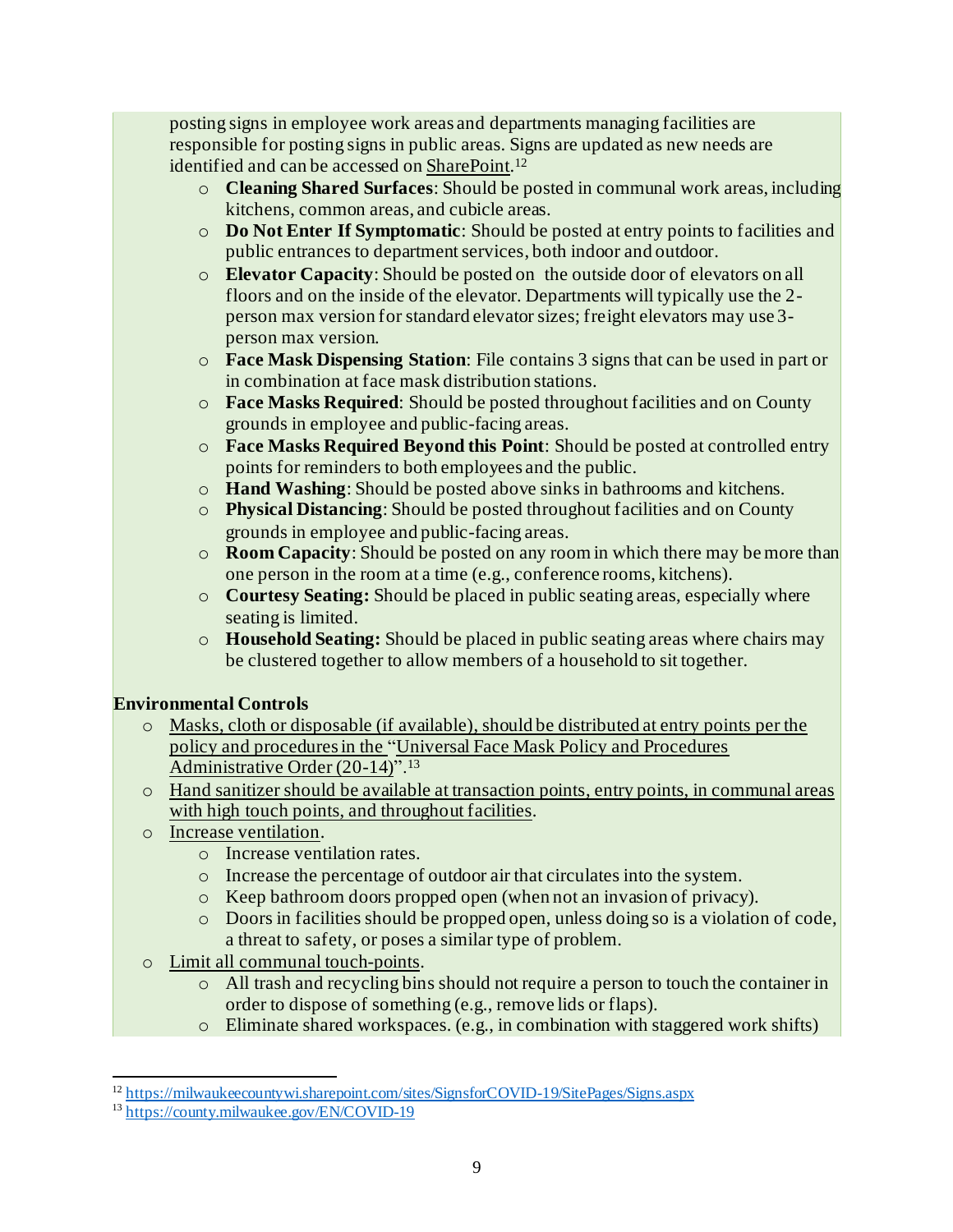- o Discourage people from using other workers' phones, desks, offices, writing utensils, white board markers, or other work tools and equipment, when possible.
	- o If necessary, post signs requiring users to clean and disinfect communally used equipment (e.g., printers, desktop computers) before and after use and make sanitizers available in the area.
- o Install controls at transaction points that work to minimize touch-points and areas of close contact. If possible:
	- o Avoid or limit the exchange of objects during a transaction (e.g., employee should avoid physically taking a license or credit card).
	- o Place a barrier between the employee and customer.
	- o Sanitize any equipment (e.g., credit card readers) between each use and provide plastic covers and disposable digit touchers.
- o Vending machines can remain operational and should be treated as a high-touch point subject to increased cleaning and disinfecting; the hand washing sign should be posted on or near the machine.
- o Water fountains and bottle filling stations can remain operational and should be treated as a high-touch point subject to increased cleaning and disinfecting; if both are available in a given unit, signage should be posted to encourage people to use the touchless bottle sensor.

#### **Cleaning and Disinfecting**

- o Pre-opening and ongoing cleaning and disinfecting protocols should follow CDC guidelines for their industry and identify they are meeting those guidelines. <sup>9</sup> Generally, some considerations are:
	- o Provide ready access to cleaning and disinfecting supplies to all employees.
	- o Develop comprehensive touch-point disinfection protocols.
	- o Review any cleaning contracts with janitorial services to ensure each facility is maximizing cleaning of high surface touch-points (especially in public areas) and there is ongoing sanitation throughout the day. Additional cleaning and disinfecting protocols should be assigned to staff if janitorial services aren't available for routine (every 2 to 3 hours) daily disinfecting.
	- o See the CDC's website o[n Cleaning and Disinfecting a Facility.](https://www.cdc.gov/coronavirus/2019-ncov/community/disinfecting-building-facility.html)

#### **Food Service Areas**

- o Cafeterias currently closed will remain closed unless they are able to accommodate pickup or walk-up service that meets mass gathering (the lesser of 25% capacity, 1 person per 30 square feet, or 150 total people) and physical distancing (>6 feet between people) requirements. **If pick-up service is available**:
	- o Cash payments are allowed; hand sanitizer should be available at point of payment, and employees should wash their hands every 2-3 hours.
	- o Online ordering and payment methods (or other touchless methods) are preferred.
	- o If seating is available:
		- o For enclosed spaces, the number of people should be limited to the lesser of either 50% capacity, 1 person per 30 square feet, or 150 total people in the seating area at a time, including staff.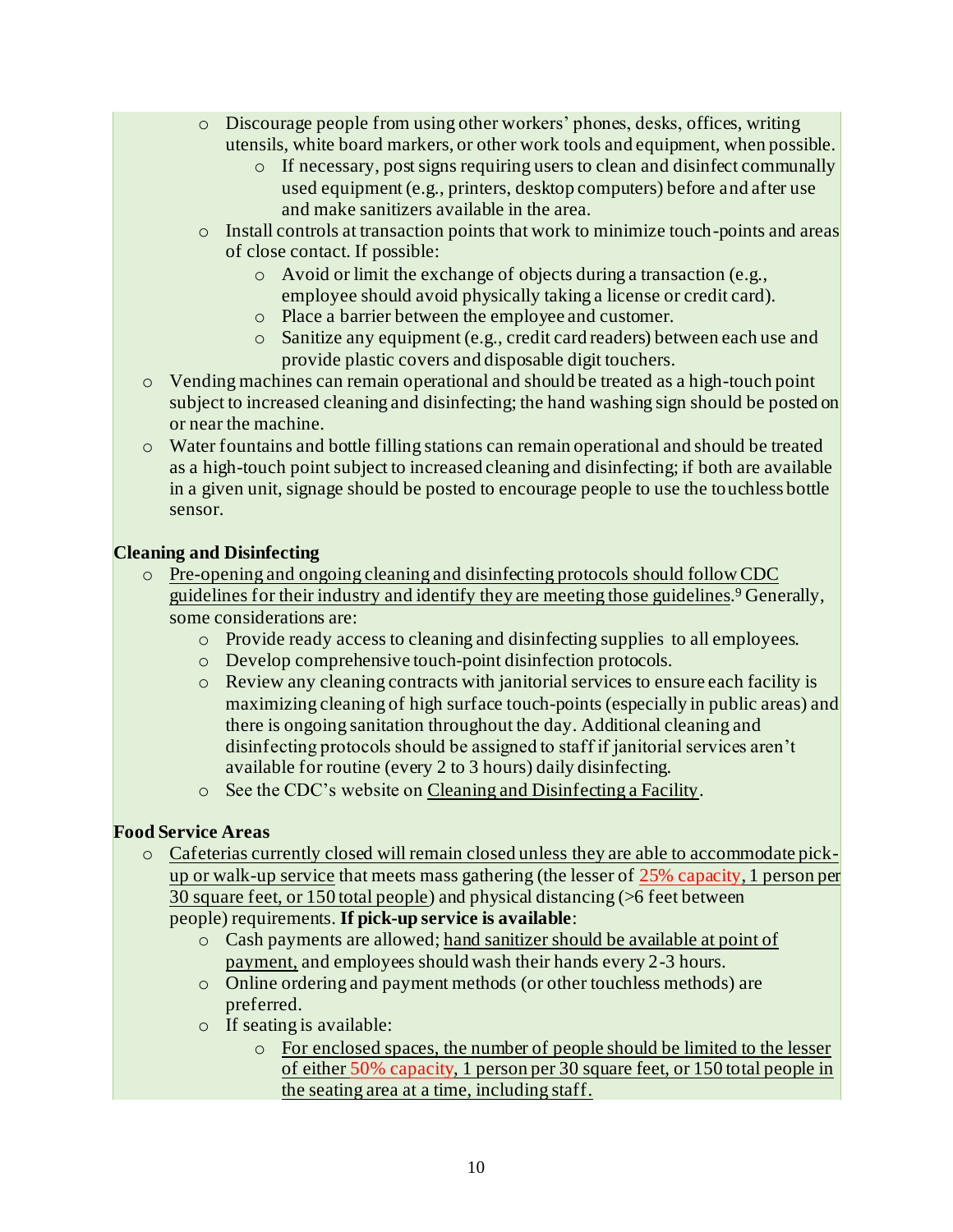- o Tables should be at least 8 feet apart for both indoor and outdoor seating areas. Members of a household do not need to physically distance themselves from each other.
- o Tables and seats should be sanitized between each use.
- o There should be no shared condiment, utensil, or similar area; all condiments and utensils should be provided by the food vendor.
- o Potlucks, buffets, or similar shared food services are prohibited.
- o It is recommended that indoor seating areas for food not be made available for employees and guests waiting for food. It is best for employees and guests to go back to a properly-distanced work or waiting space.

## **Retail Shops (Gift Shops and Pro Shops)**

- $\circ$  Stand-alone gift shops and pro shops with entrances to the outside may be open with the following procedures in place:
	- o Capacity set as **the lesser of**: 1) 25% (pre-COVID) capacity; 2) 1 person per 30 square feet of usable space; or 3) 150 total people in the enclosed area at a time.
	- o Cash payments are allowed; hand sanitizer should be available at point of payment and employees should wash their hands every 2-3 hours.
	- o Develop a plan for physical distancing for customers in line for entry, as well as between customers and employees inside the shop.

**Indoor Event Spaces**: Milwaukee County will receive re-opening plans for indoor events. Reopening plans for indoor events are subject to the guidelines in this order, with the additional guidelines and requirements:

- The number of people allowed in an indoor, closed or confined space should be limited to **the lesser of**: 1) 25% (pre-COVID) capacity; 2) 1 person per 30 square feet of usable space;<sup>14</sup> or 3) 150 total people in the enclosed area at a time.
- A re-opening plan should be submitted for the facility space itself and should identify how the facility environment will meet the requirements in this order.
	- o The managing department of the facility should work with the ROSC to conduct an HVAC assessment and make any possible enhancements that could improve compliance with CDC guidelines.<sup>15</sup>
- At this time, the County will only consider re-opening plans for indoor event spaces in which attendees would be seated during the event to help control physical distancing.
	- o Presenters, speakers, or similar persons do not need to be seated, but should be physically distanced from each other and adhere to face mask requirements.
- As part of the event space re-opening plan, the submitting department should include floor plans for different types of events that they would like reviewed. Departments would be expected to rent out the space in accordance with pre-approved floor plans. Renters should agree to not alter the floor plan at the time of rental.

<sup>&</sup>lt;sup>14</sup> "Usable space" means the space that can and will be used by people. For example, if only half of a room will be used for a meeting or event, then the square footage should be for the half of the room that will be used. Furthermore, if there are large fixtures in a room that prohibit people from using the space (e.g., a large table), then that space should be excluded from the square footage calculation because it is not usable.

<sup>15</sup> <https://www.cdc.gov/coronavirus/2019-ncov/community/office-buildings.html>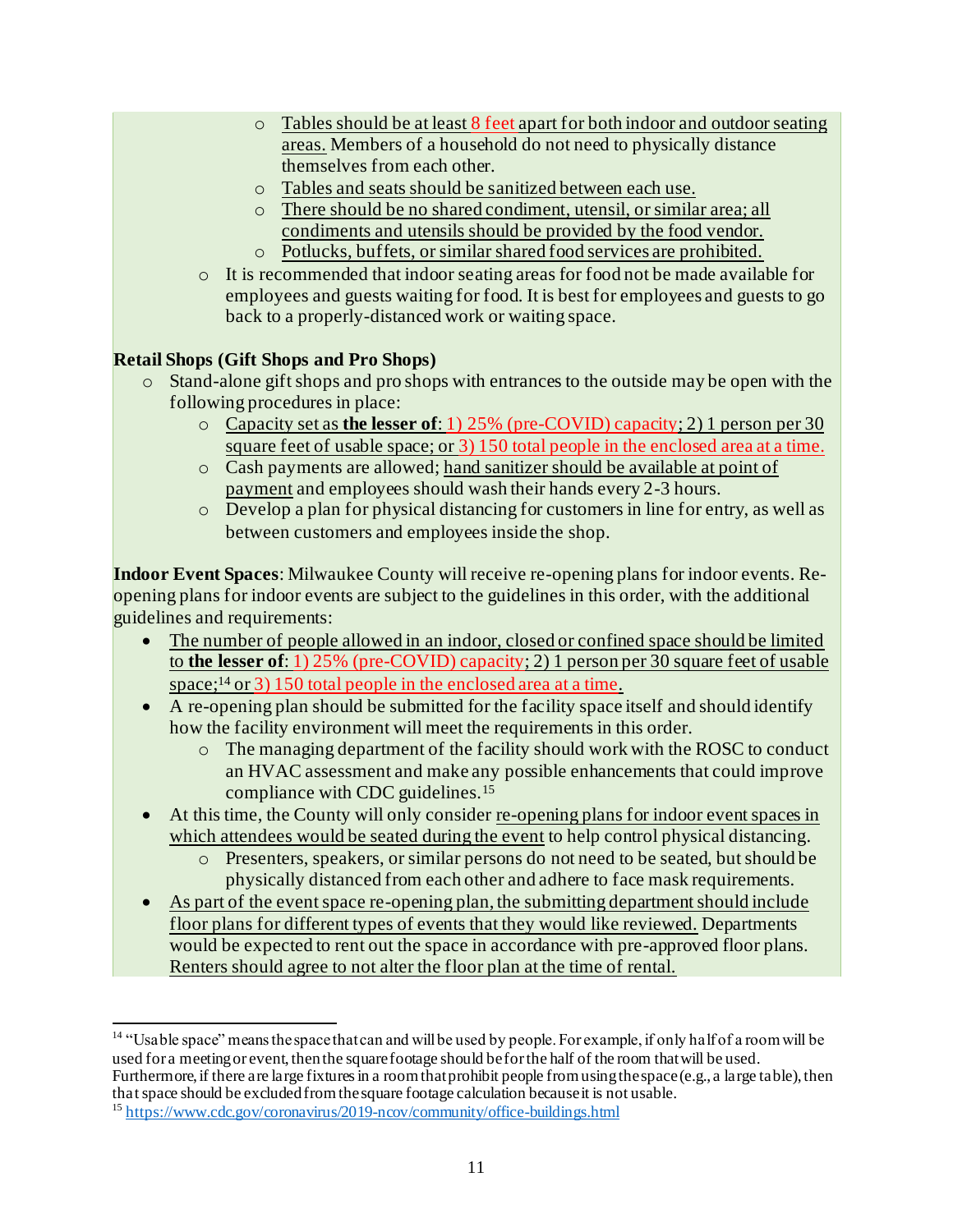- o If a different floor plan is required for an event, a department may either submit a new floor plan to add to their inventory or may submit a re-opening plan to the ROSC for the specific event needing a different setup.
- Virtual attendance should be available and encouraged whenever possible for individuals at high risk<sup>16</sup> (or in a household with someone at high risk) or for individuals who cannot wear a face mask.
- Physical distancing of 6' between chairs and people should be maintained at all times. o Members of a household may sit together without physically distancing.
- The re-opening plan should include the capacity set for the space and the underlying calculation (e.g., room dimensions minus any unusable floor space).
- In general, chairs should not be set up with anyone directly facing someone outside of their household.
- If breakout sessions are being included as a floor plan for approval, which may result in people needing to face each other, then:
	- o There should be at least 8' of distance between people facing each other.
	- o Renters should design break-out sessions so attendees are with the same (or nearly the same) group of people whenever with their smaller group. Activities that encourage intermingling of people should generally be avoided or minimized.
- Dancing is not permitted at events with the exception of limited dancing at weddings per the following:
	- o The married couple may dance together and may remove their masks provided and are at least 6' from guests.
- If food and/or beverages are being served during the event:
	- o All food, beverages, cutlery, condiments, napkins and similar items should be individually packaged and distributed. Buffets, potlucks, cutlery, condiment and other shared food service is not permitted.
	- o Alcoholic beverages may be served with the following restrictions:
		- Guests are limited to two alcoholic drinks per person, controlled with a method such as drink tickets.
		- **EXECUTE:** There will be no walk-up bar service; Drinks will be served at people's seats.
		- Guests should consume beverages while seated with proper spacing between chairs (minimum of 8'); people should not be gathering with people outside their household while eating or drinking.
	- o People should eat in their chairs or outside; if food service is available, chairs must be spaced at least 8' apart while people are eating to help mitigate risks from people not being able to wear face masks.<sup>17</sup> Members of a household may sit together.
- Cleaning and Enforcement
	- o Departments may introduce fees to meet required cleaning protocols.

<sup>16</sup> <https://www.cdc.gov/coronavirus/2019-ncov/need-extra-precautions/people-at-increased-risk.html>

 $17$  When creating floor plans for approval, it is recommended that the department recommend a floor plan for when food is not available for a certain set-up and a companion plan for the setup for when food will be available at the event.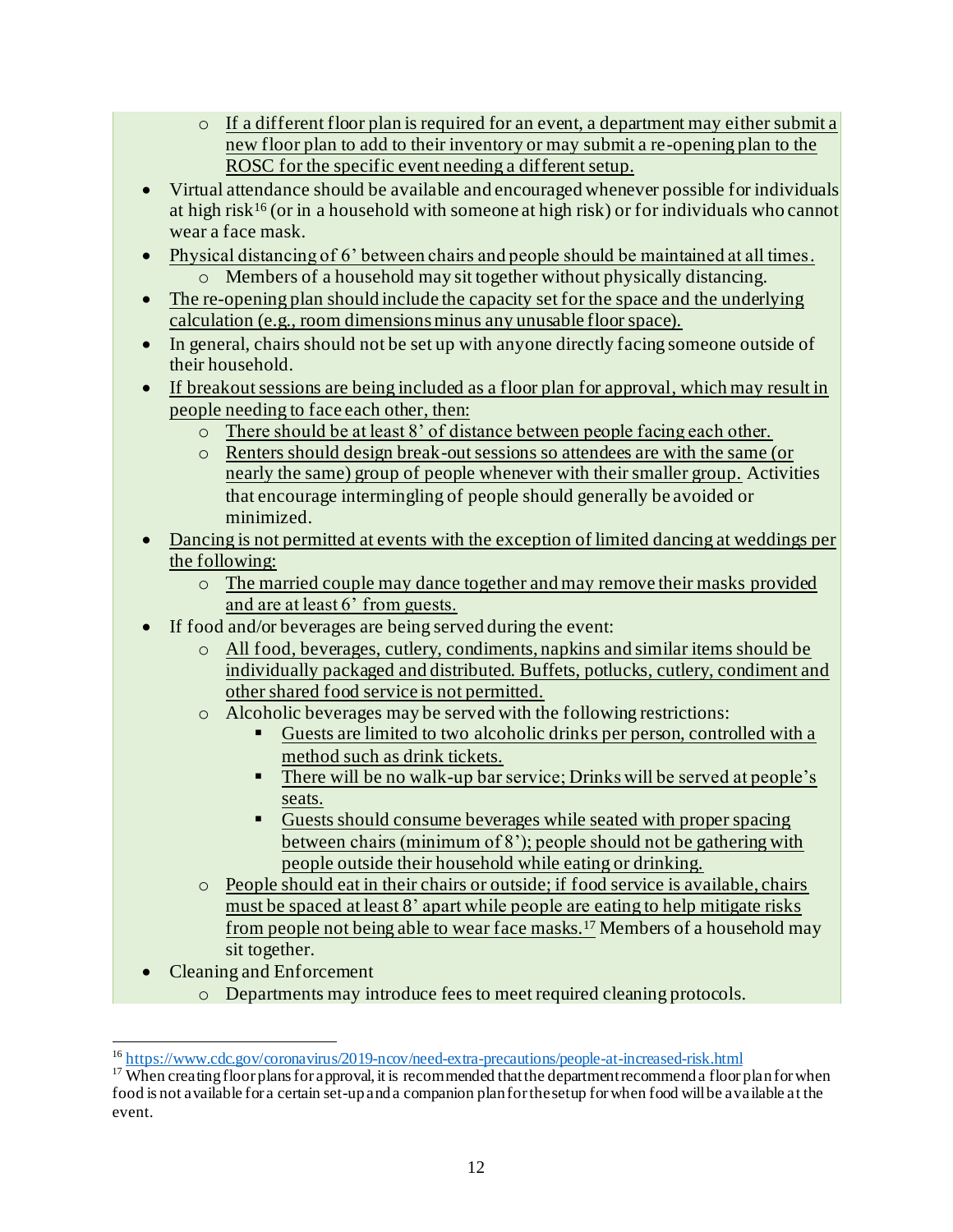- $\circ$  Departments may introduce fees to help oversee adherence to policies (e.g., additional security or staffing).
- o At least one (1) event staff person must be present to oversee enforcement of event policies for events over 100 people where food and/or alcoholic beverages are being served.

#### **2. Employees & Contractors**

Employees and Contractors returning to worksites should enter the workplace on day one with knowledge of any new or changed work practices and understand what will be expected of them.

#### **Employees & Contractors Minimum Requirements**

#### **Reporting to County Facilities**

- o Employees who are able to telework, fully or in-part, should continue to do so.
- o Any symptomatic employees or contractors should not report to work.
	- o If a symptomatic person does report to work, they should be sent home. Continue following procedures, including return to work procedures, per the [Responding to](https://countyconnect.milwaukeecountywi.gov/files/county/county-executive/RespondingtoConfirmedCOVID-19CasesorSymptomaticIndividualsandTheirCloseContacts20-7v11.pdf)  [Symptomatic Individuals Admin. Order 20-7](https://countyconnect.milwaukeecountywi.gov/files/county/county-executive/RespondingtoConfirmedCOVID-19CasesorSymptomaticIndividualsandTheirCloseContacts20-7v11.pdf).
- o Physical Distancing. Create a plan with flexible work options and practices aimed at minimizing contact from occurring within 6 feet.
	- o Limit in-person meetings, including pre-shift roll call. Remote meetings should be maximized and in-person meetings should be minimized.
		- o If necessary, conduct meeting in a room large enough to accommodate attendees (limiting number of people to the lesser of 25% capacity, 1 person per 30 sq ft, or 150 people).

#### **Protective Practices**

- o Face masks are required for all employees and contractors without a qualifying exemption. Please see ["Universal Face Mask Policy and Procedures Administrative](https://county.milwaukee.gov/EN/COVID-19)  Order  $(20-14)$ " for details.<sup>18</sup>
- o Avoid or limit work practices that may cause the spread of the virus.
	- o Avoid all unnecessary physical contact with other people (e.g., shaking hands).
	- o Discourage people from using other workers' phones, desks, offices, writing utensils, white board markers, or other universal work tools and equipment, when possible.
		- o If necessary, post signs requiring users to clean and disinfect communally used equipment (e.g., printers, desktop computers, refrigerators, microwaves, time clocks, etc.) before and after use and make sanitizing supplies available in the area.
	- o Prohibit sharing food, crockery, utensils, cups, and other personal hygiene items.
	- o Institute a clean desk policy, requiring employees to keep their desk clear from clutter and unnecessary paperwork to enable easier cleaning.

<sup>18</sup> <https://county.milwaukee.gov/EN/COVID-19>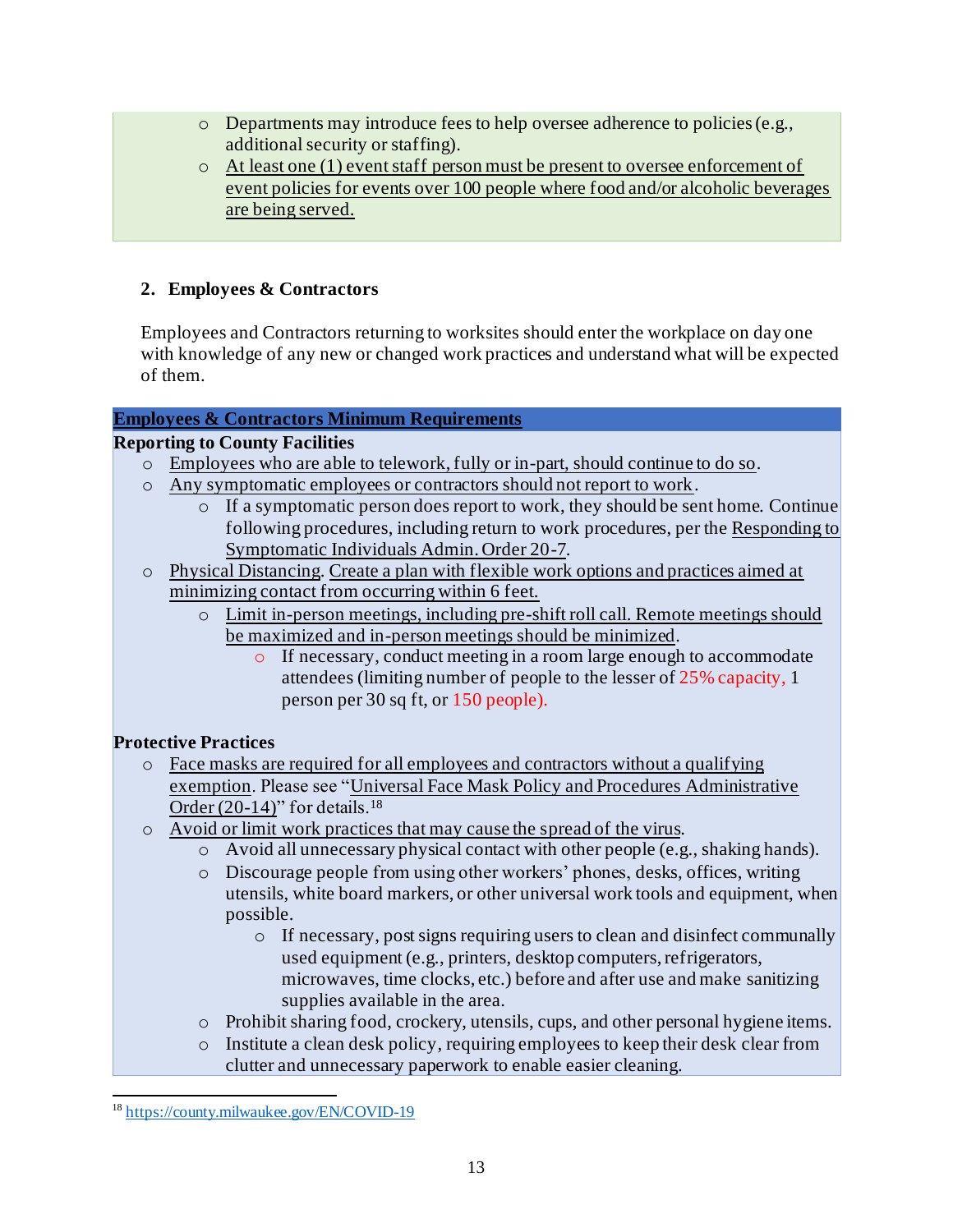- o Protocol for required hand washing at least every 2-3 hours for employees/contractors.
	- o If soap and running water are not immediately available, provide alcohol-based hand sanitizer or rubs containing at least 60% alcohol.<sup>10</sup>
- o Non-essential business travel is prohibited.
	- o Non-essential personal travel is discouraged (Se[e Travel Admin. Order 20-2](https://countyconnect.milwaukeecountywi.gov/files/county/COVID-19/TravelAdministrativeOrder20-2v2.pdf))

## **Symptom Screening**

o Please refer to COVID-19 Health Screening Policies and Procedures Administrative Order 20-17.

## **Communication and Training**

- o Reopening plans should include a plan for communicating to employees new requirements and procedures (e.g., face coverings, physical distancing, screening) that are expected in the workplace prior to reporting to work, such as:
	- o Universal hygiene methods aimed at preventing infection and stopping the spread
	- o Face covering and physical distancing expectations
	- o Job- or task- specific education, such as:
		- o Additional cleaning and disinfecting protocols within their area or duties
		- o Appropriate PPE usage (e.g., what PPE is appropriate, donning and doffing methods)
		- o How to effectively communicate and enforce physical distancing guidelines to service users
- **3. Service Users and Visitors**

## **Service Users and Visitors Minimum Requirements**

## **Entry to County Facilities or Property**

- o If possible, stagger arrival of service users.
	- o An appointment system is highly encouraged for services, whenever possible.

## **Protective Practices**

- o Face masks are required for all visitors and service users ages 3 and over to indoor County facilities and outdoor areas where physical distancing is impossible or unlikely to be consistently maintained unless person has a qualifying exemption. Please see ["Universal Face Mask Policy and Procedures Administrative Order \(20-14\)](https://county.milwaukee.gov/EN/COVID-19)" for details.<sup>19</sup>
- o Face masks should be distributed and worn upon entry to County facilities. The department or elected office managing controlled entry points will be responsible for managing the local procedures and processes for mask distribution.
	- $\circ$  Departments and elected offices should plan on keeping spare masks in their offices inside of the facility for people who show up without a mask.

## **Symptom Screening**

o Please refer to COVID-19 Health Screening Policies and Procedures Administrative Order 20-17.

<sup>19</sup> <https://county.milwaukee.gov/EN/COVID-19>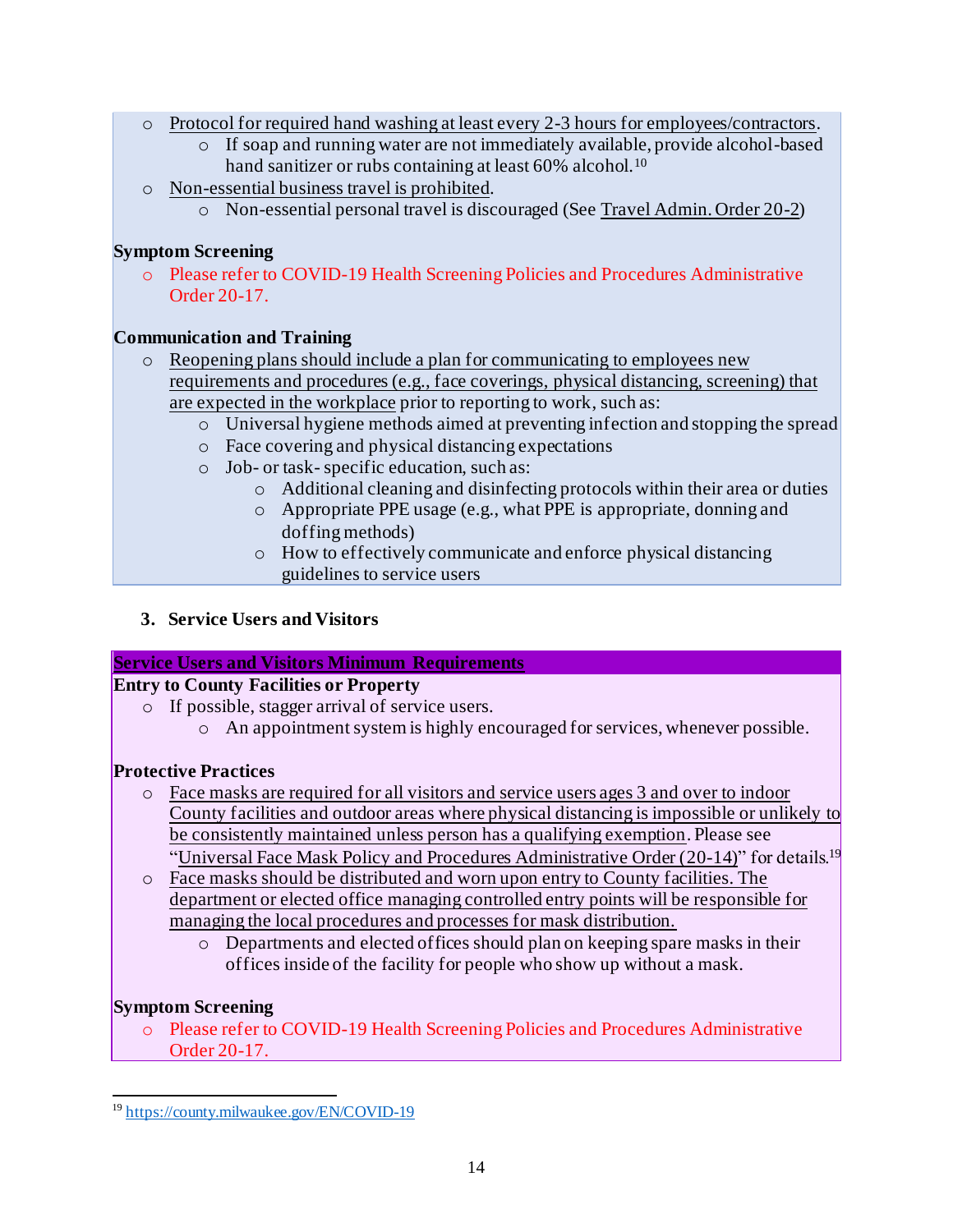**High-Risk Visitors or Service Users:** Consider a plan for visitors or service users that are highrisk for COVID-19 complications and death, such as older adults or people of any age who have serious underlying medical conditions. 20

- o Have a virtual option in place for someone who has identified themselves as high risk.
- $\circ$  Offer deferment plans or alternate participation mechanisms to mitigate risks to high-risk individuals.
- o Offer specific times of the week, ideally after a cleaning, that is designated for high risk individuals or groups, and enforce proper physical distancing and face coverings requirements by all during that time.

#### **Communications Plan:**

- o How will service users know about changes and new expectations for accessing the service?
- $\circ$  How will service changes, including new expectations for accessing the service (e.g., appointment only, face mask required), be communicated to service users?
- o Where will this information be available?
- o How will information be distributed?
- o If special accommodations are available for high-risk service users, how will you communicate about available accommodations?
- o Have a communications plan for how service changes, including new expectations for accessing the service (e.g., appointment only, face mask required, online option), will be communicated to service users.
	- o Clearly request use of enterprise-wide communication channels for information dissemination (e.g., County press release, website update, social media post).

<sup>&</sup>lt;sup>20</sup> <https://www.cdc.gov/coronavirus/2019-ncov/need-extra-precautions/people-at-increased-risk.html>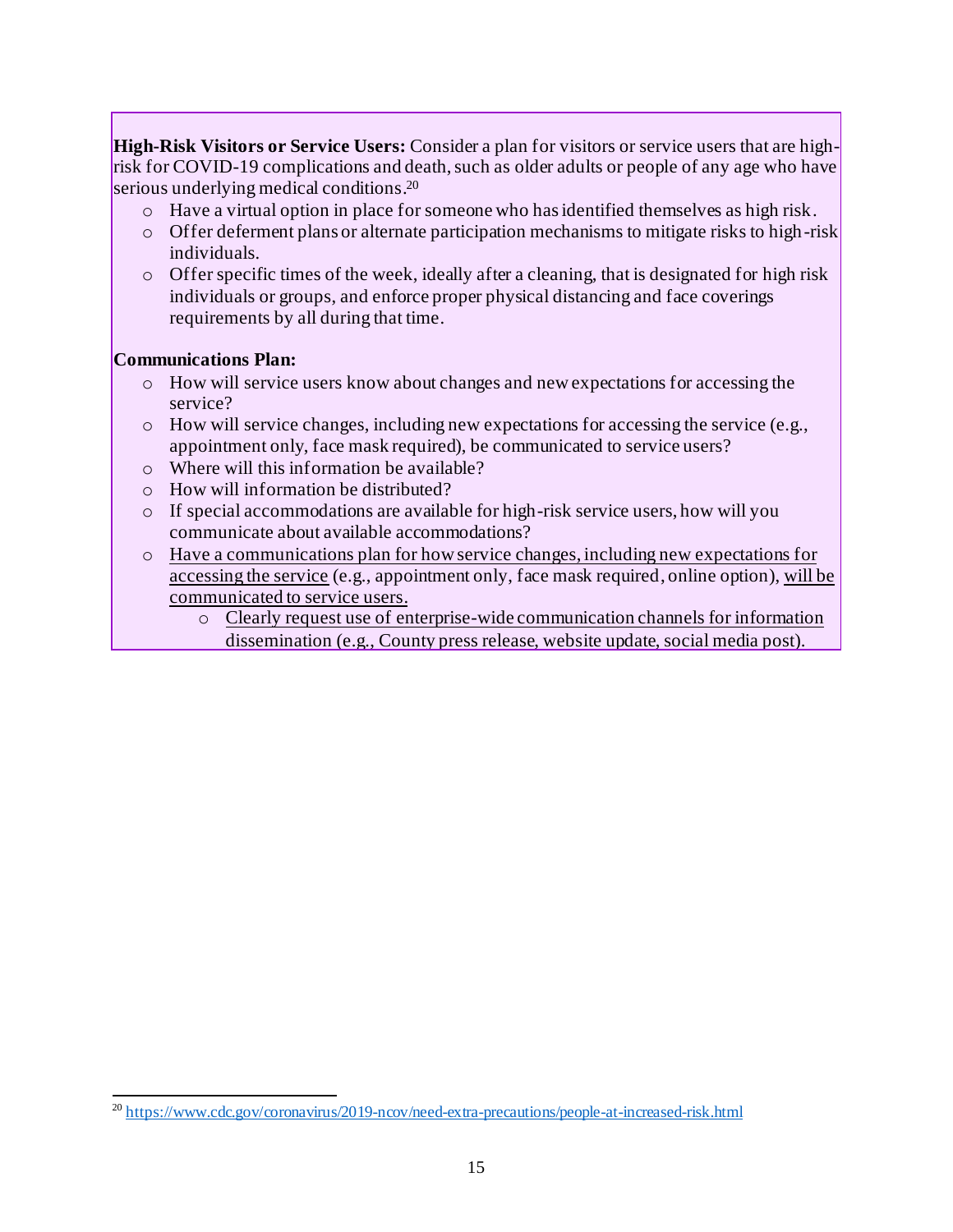# **Minimum Requirements for Re-Opening – Plan Template (Version 5)**

**Department or Elected Office Name:** 

**Service or Program:** 

**Short Description of Service (1 – 3 sentences):** 

Please fill in all relevant information using the tables below, which structure questions around the minimum requirements in the "Re-Opening Guidance for Milwaukee County Services and Facilities." If a requirement is not applicable, leave blank or write N/A. Answers should be concisely written.

## **1. Workplace**

| <b>Workspace and Workflow Controls</b>                      |  |
|-------------------------------------------------------------|--|
| Please explain your plan for Physical Distancing. (Note:    |  |
| Your plan should promote physical distancing of at least    |  |
| 6 feet.                                                     |  |
|                                                             |  |
| Please explain your capacity limits for covered by this re- |  |
| opening plan, including the underlying calculation(s)       |  |
| (Note: For indoor, confined spaces capacity should be       |  |
| set to the lesser of 1) 25% (pre-COVID) capacity; 2) 1      |  |
| person per 30 square feet of usable space; or 3) 150        |  |
| total people in the enclosed area at a time.)               |  |
|                                                             |  |
| Confirm that all shared rooms will have a room capacity     |  |
| sign posted, including conference rooms, break rooms,       |  |
| restrooms, and other shared spaces.                         |  |
|                                                             |  |
| What is your plan for addressing the flow of customers      |  |
| to increase space between and avoid contact with each       |  |
| other and County staff (i.e., entry way queues/lines,       |  |
| one-way aisles, wider aisles, necessary waiting areas)?     |  |
|                                                             |  |
| Confirm that your workstations are set up with at least 6   |  |
| feet of distance between people and that stations are       |  |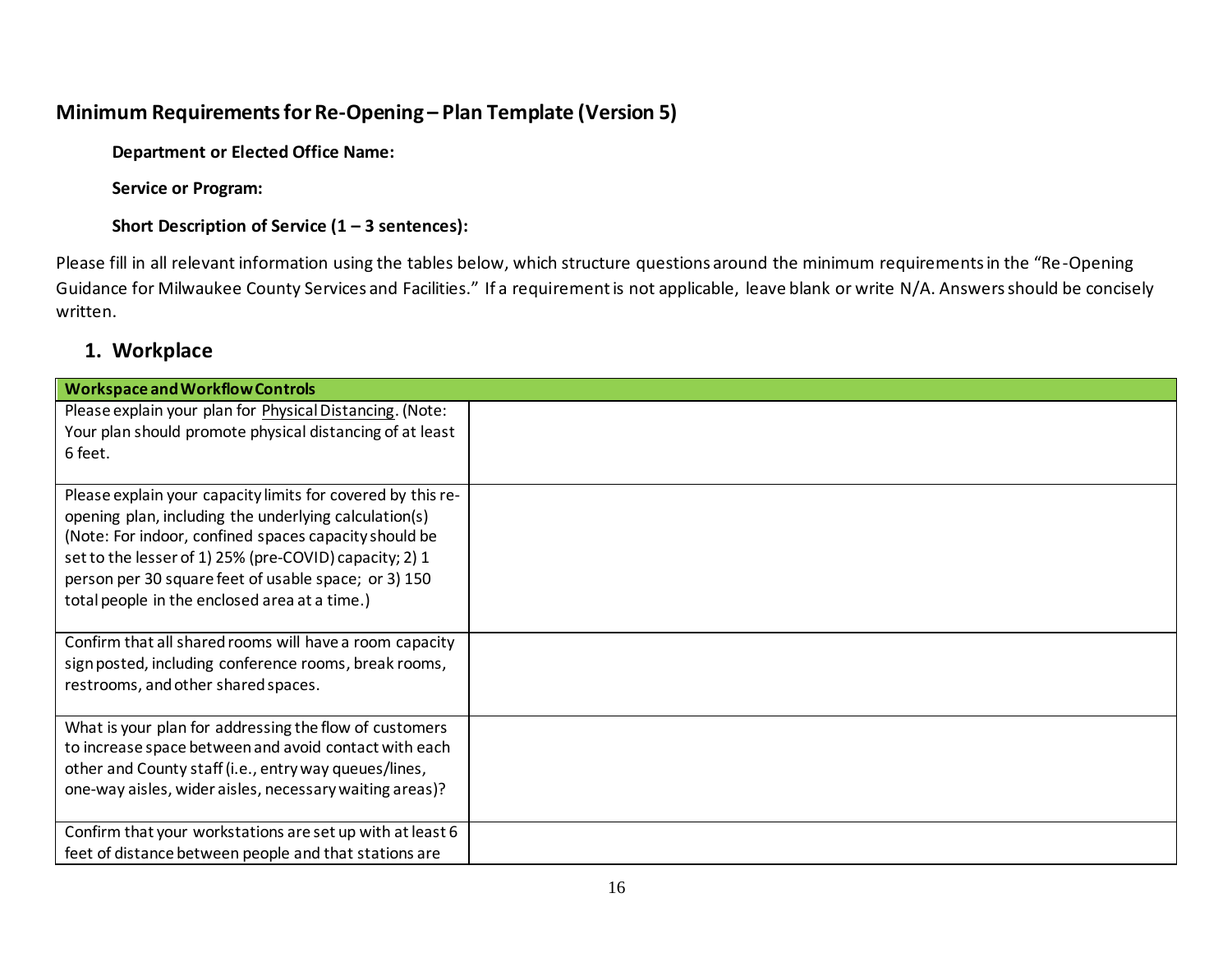| configured so people are not facing towards each other.                                                     |  |
|-------------------------------------------------------------------------------------------------------------|--|
| If this is not possible, confirm that you have installed                                                    |  |
| barriers or partitions at least 5' high.                                                                    |  |
|                                                                                                             |  |
| Breakrooms, kitchen seating areas, or other sitting                                                         |  |
| areas:                                                                                                      |  |
| Confirm that appropriate signage is posted in<br>$\bullet$                                                  |  |
| areas, including room capacity signage.                                                                     |  |
| Confirm that chairs and tables have been                                                                    |  |
| removed from the space to ensure 8' of space                                                                |  |
| between employees is maintained at all times.                                                               |  |
| Confirm that disinfectant, hand sanitizer, soap<br>and towels are available and visible.                    |  |
|                                                                                                             |  |
| Confirm that there is signage and that<br>$\bullet$<br>employees have been informed to disinfect            |  |
| dining/seating areas before and after each use.                                                             |  |
|                                                                                                             |  |
| Confirm that a maximum of 2 people in a vehicle at once                                                     |  |
| and face masks worn at all times. Confirm proper                                                            |  |
| cleaning of the vehicle after use will be completed per                                                     |  |
| CDC guidelines.                                                                                             |  |
|                                                                                                             |  |
| Outdoor and open spaces on County Property                                                                  |  |
| Confirm that picnic tables, outdoor eating areas, or                                                        |  |
| similar outdoor seating areas within a controlled<br>environment are spaced at least 8' apart. How will you |  |
| ensure that these areas are sanitized following every                                                       |  |
| use?                                                                                                        |  |
|                                                                                                             |  |
| What other safety precautions are in place to support                                                       |  |
| physical distancing and the flow of people?                                                                 |  |
|                                                                                                             |  |
| Please explain your capacity limits, including the                                                          |  |
| underlying calculation(s) (Note: For outdoor_confined                                                       |  |
| spaces capacity should be set to the lesser of: 1) 25%                                                      |  |
| (pre-COVID) capacity; 2) 1 person per 30 square feet of                                                     |  |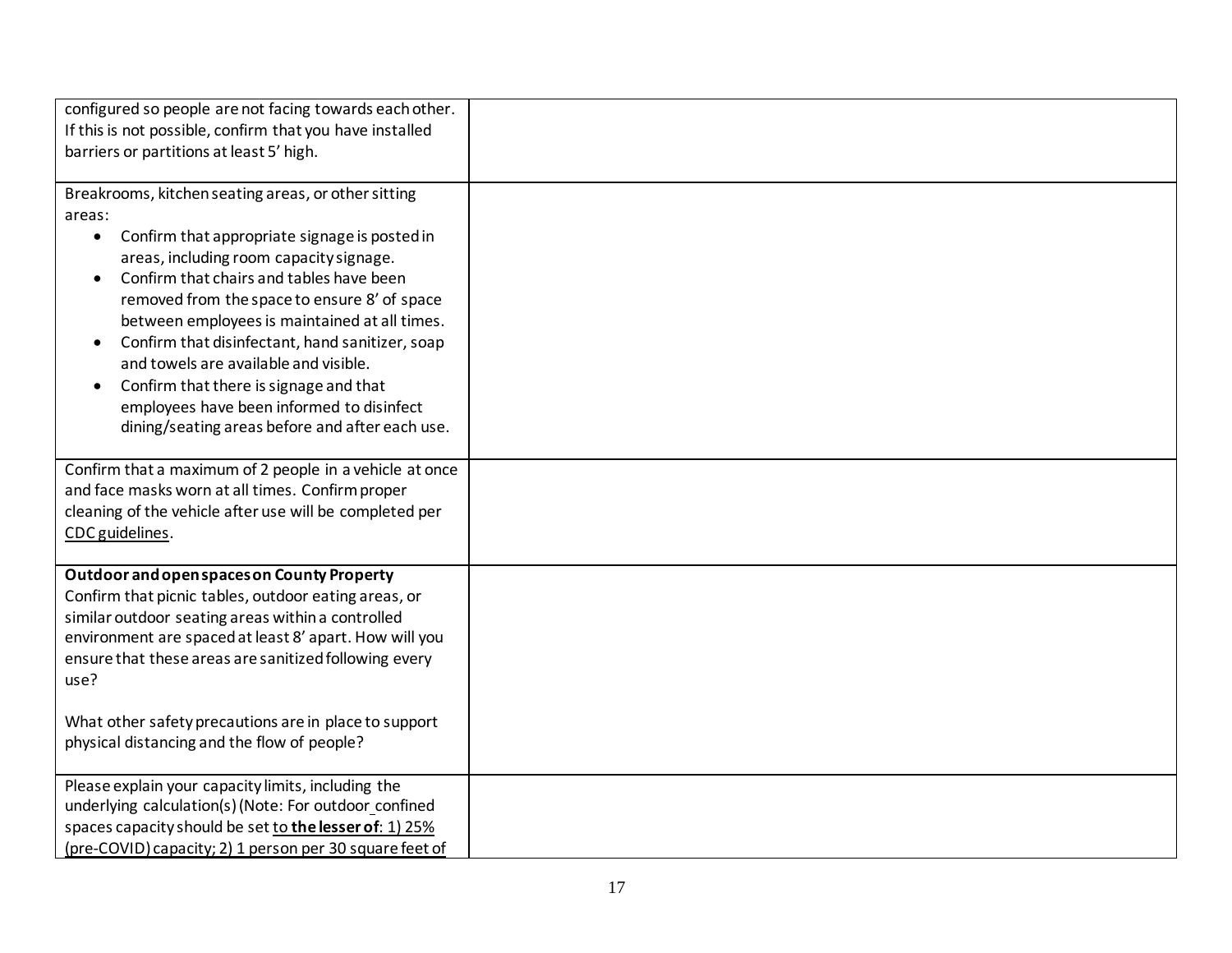|         | usable space; or 3) 250 people in the enclosed area at a         |  |
|---------|------------------------------------------------------------------|--|
| time.)  |                                                                  |  |
|         | Confirm that you have acquired and posted appropriate            |  |
|         | signage in the following areas:                                  |  |
| $\circ$ | Cleaning Shared Surfaces posted in communal                      |  |
|         | work areas, including kitchens, common areas, and                |  |
|         | cubicle areas.                                                   |  |
| $\circ$ | Do Not Enter If Symptomatic posted at entry                      |  |
|         | points to facilities and public entrances to                     |  |
|         | department services, both indoor and outdoor.                    |  |
| $\circ$ | Elevator Capacity posted on door of elevators on                 |  |
|         | all floor and inside of the elevator.                            |  |
| $\circ$ | Face Mask Dispensing Station at face mask                        |  |
|         | distribution stations.                                           |  |
|         | Face Masks Required posted throughout facilities                 |  |
|         | and on County grounds in employee and public-                    |  |
|         | facing areas.                                                    |  |
| $\circ$ | Face Masks Required Beyond this Point posted at                  |  |
|         | controlled entry points.                                         |  |
| $\circ$ | Hand Washing above sinks in bathrooms and                        |  |
|         | kitchens.                                                        |  |
| $\circ$ | Physical Distancing posted throughout facilities                 |  |
|         | and on County grounds in employee and public-                    |  |
|         | facing areas.<br>Room Capacity posted on any room in which there |  |
| $\circ$ | may be more than one person in the room at a                     |  |
|         | time (e.g., conference rooms, kitchens).                         |  |
| $\circ$ | Courtesy Seating: Should be placed in public                     |  |
|         | seating areas, especially where seating is limited.              |  |
| $\circ$ | Household Seating: Should be placed in public                    |  |
|         | seating areas where chairs may be clustered                      |  |
|         | together to allow members of a household to sit                  |  |
|         | together.                                                        |  |
|         |                                                                  |  |
|         | <b>Environmental Controls</b>                                    |  |
|         | Do you have face masks, cloth or disposable, available at        |  |
|         | entry points per the Universal Face Mask Policy and              |  |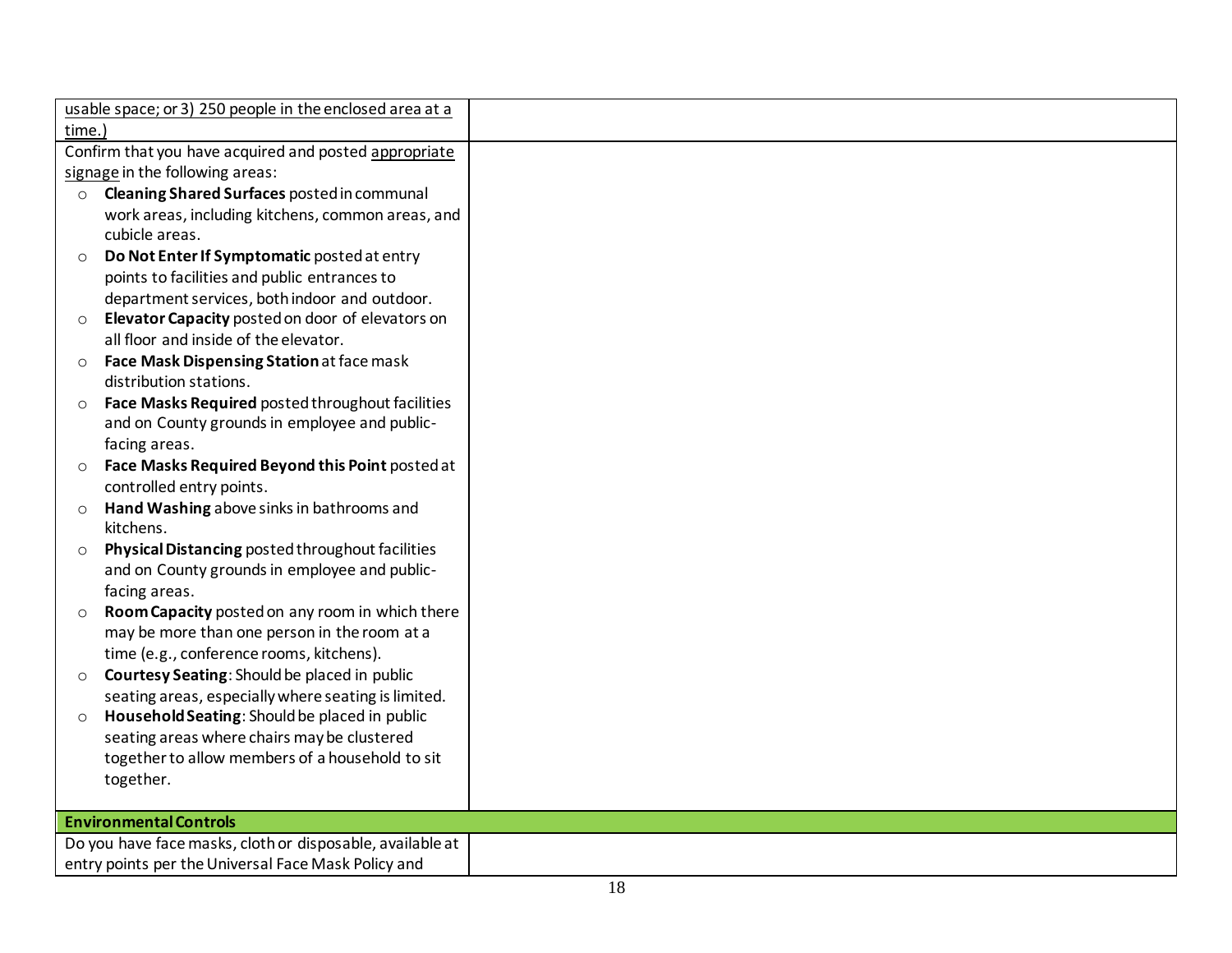| Procedures Administrative Order (20-14)? How are they<br>being distributed?<br>Note: not all services are required to provide masks to<br>visitors.                                                                                                                                                                                                                                                                                                                                                                |  |
|--------------------------------------------------------------------------------------------------------------------------------------------------------------------------------------------------------------------------------------------------------------------------------------------------------------------------------------------------------------------------------------------------------------------------------------------------------------------------------------------------------------------|--|
| Confirm that hand sanitizer is available at all transaction<br>points, entry points, in communal areas with high touch<br>points, and throughout the facility/service areas.                                                                                                                                                                                                                                                                                                                                       |  |
| Describe actions you have taken to increase ventilation,<br>if possible.<br>Are you able to increase ventilation rates?<br>$\bullet$<br>Are you able to Increase the percentage of<br>outdoor air that circulates into the system?<br>Are you able to keep bathroom doors propped<br>$\bullet$<br>open (when not an invasion of privacy)?<br>Identify any doors you plan to keep propped<br>$\bullet$<br>open to increase ventilation and reduce touch-<br>points.                                                 |  |
| What are you doing to limit communal touch points? For<br>example:<br>Have you removed lids/flaps on trash and<br>recycling bins?<br>Have you eliminated shared workspaces?<br>How have you discouraged use of communal<br>equipment?<br>Have you propped open doors, when<br>$\bullet$<br>appropriate?<br>How have you limited the exchange of materials<br>between people?<br>Have you placed a barrier between employees<br>$\bullet$<br>and customers at service counters?<br><b>Cleaning and Disinfecting</b> |  |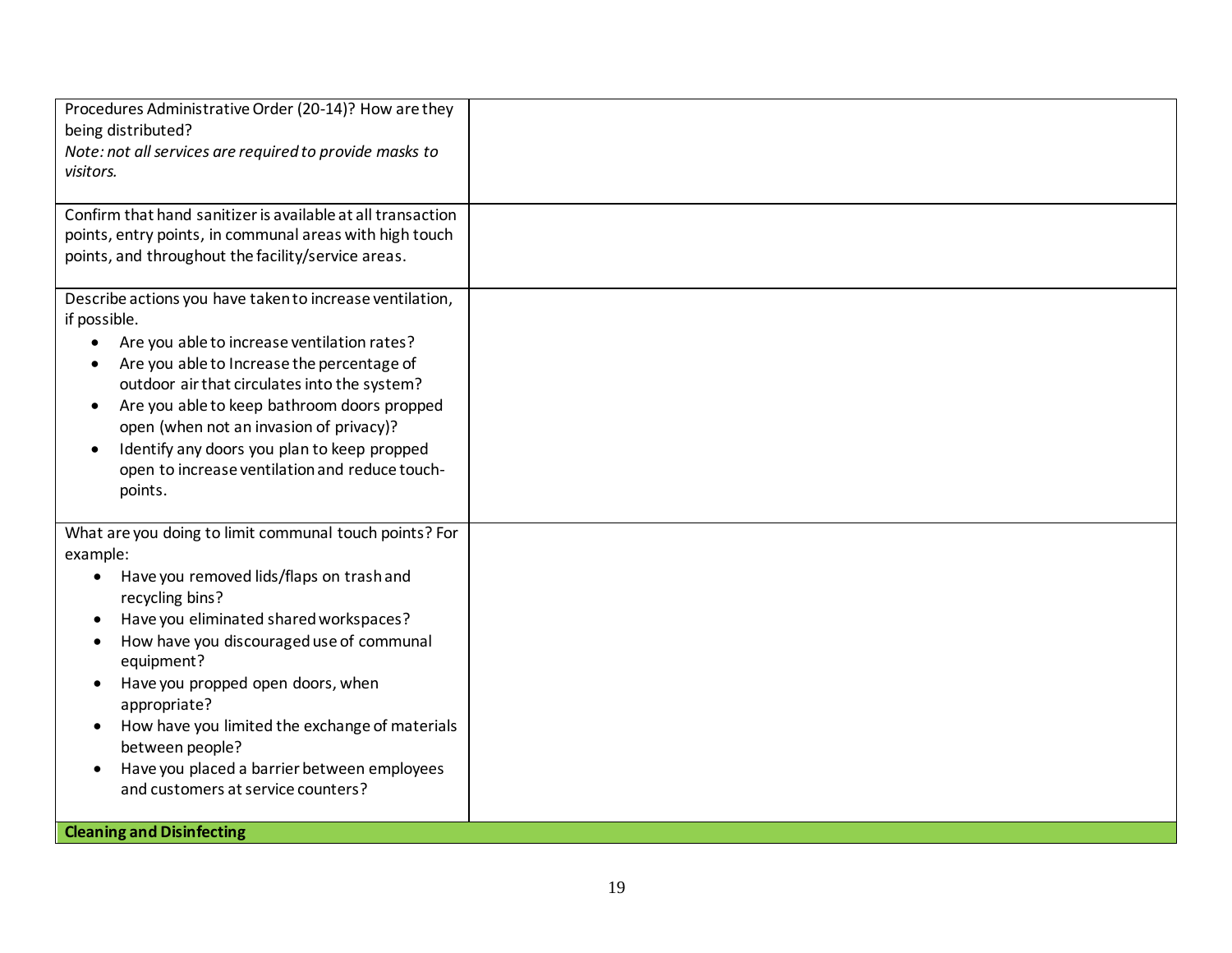| Describe your plan for pre-opening cleaning and                |  |
|----------------------------------------------------------------|--|
| disinfecting protocols consistent with CDC guidelines for      |  |
| your industry and explain how you will meet those              |  |
| guidelines.                                                    |  |
| Are cleaning supplies readily available to all<br>$\bullet$    |  |
| employees?                                                     |  |
| What are your high touch-point disinfection                    |  |
| protocols?                                                     |  |
| If appropriate, have you reviewed any cleaning<br>$\bullet$    |  |
| contracts with janitorial services to ensure each              |  |
| facility is maximizing cleaning of high surface                |  |
| touch-points (especially in public areas) and                  |  |
| there is ongoing sanitation throughout the day?                |  |
| What is your plan for assigning additional                     |  |
| cleaning and disinfecting protocols to staff to the            |  |
| extent janitorial services aren't available for                |  |
| routine (every 2 to 3 hours) daily disinfecting?               |  |
|                                                                |  |
|                                                                |  |
| <b>Food Service Areas</b>                                      |  |
| If re-opening plan encompasses opening food service,           |  |
| please confirm that service can accommodate pick-up or         |  |
| walk-up service and list the capacity limit set for the        |  |
| space(s) for food service.                                     |  |
|                                                                |  |
| Are cash payments allowed? If yes, is hand sanitizer           |  |
| available at all payment transaction points?                   |  |
|                                                                |  |
| How will you ensure that employees working at                  |  |
| transaction points wash their hands with soap and water        |  |
| ever $2 - 3$ hours?                                            |  |
| Is seating available? If so:                                   |  |
| Confirm that for enclosed spaces, the capacity is<br>$\bullet$ |  |
| set to the lesser of 50% capacity, 1 person per 30             |  |
| sq ft, or 150 maximum people in the seating area               |  |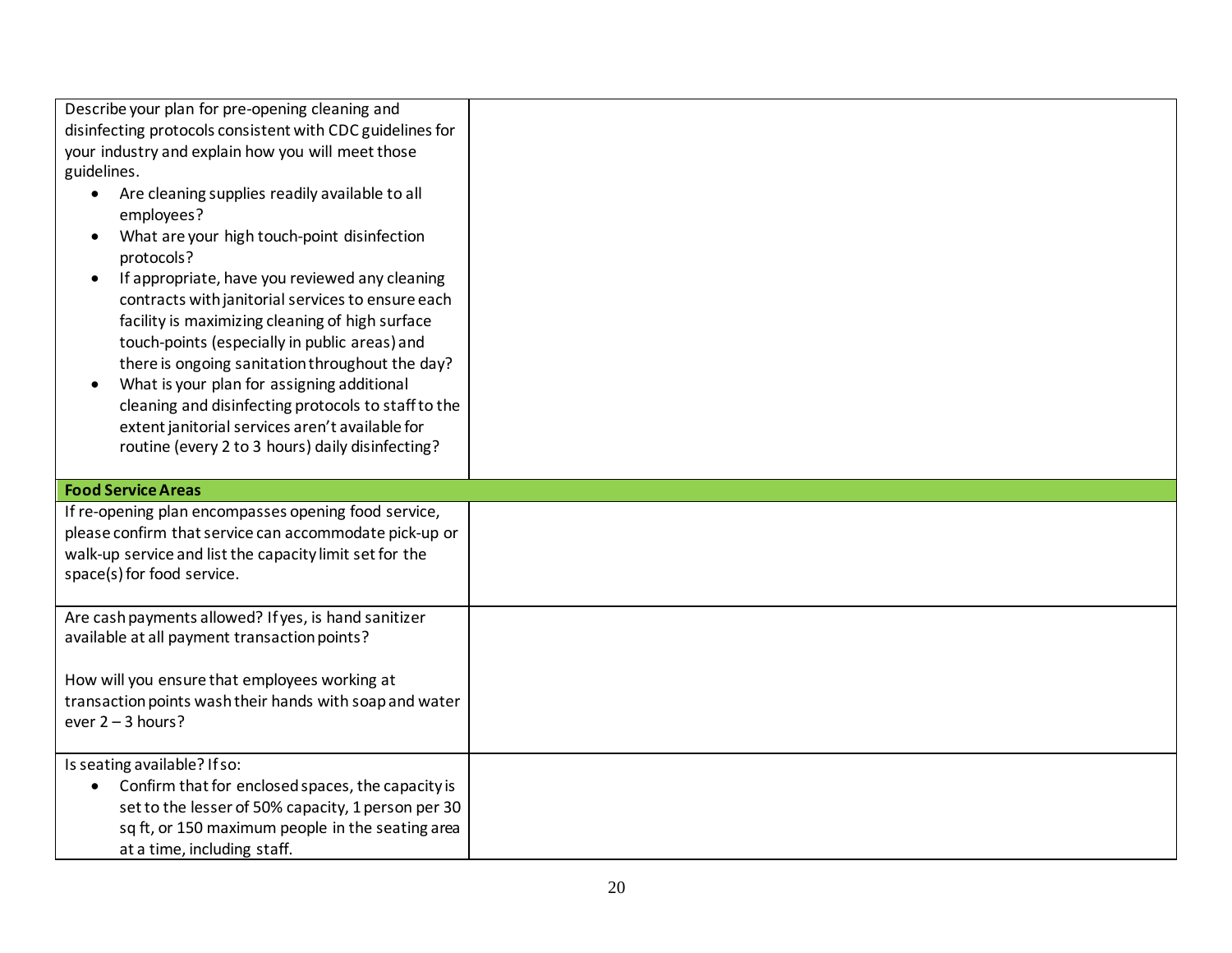| Confirm that tables are at least 8 feet apart for<br>$\bullet$<br>both indoor and outdoor seating areas.<br>What is your plan to sanitize tables and seats<br>$\bullet$<br>between each use?<br>Confirm that you are not providing indoor<br>seating areas for employees and guests waiting<br>for food, and explain your plan for physical<br>distancing guests while waiting for pick-up. |  |
|---------------------------------------------------------------------------------------------------------------------------------------------------------------------------------------------------------------------------------------------------------------------------------------------------------------------------------------------------------------------------------------------|--|
| Confirm that you are providing disposable tableware,<br>utensils and individual serving condiments.                                                                                                                                                                                                                                                                                         |  |
| Confirm that there are no shared service stations or<br>activities of any kind (e.g., potlucks, buffets, condiment<br>and utensil stations).                                                                                                                                                                                                                                                |  |
| <b>Retail Shops (Gift Shops and Pro Shops)</b>                                                                                                                                                                                                                                                                                                                                              |  |
| Do you have face mask signage for the shop?                                                                                                                                                                                                                                                                                                                                                 |  |
| Describe your plan for limiting customers to the lesser<br>of: 1) 25% capacity; 2) 1 person per 30 square feet of<br>usable space; or 3) 150 total people in the enclosed<br>area at a time.<br>Is a capacity sign posted for the shop?                                                                                                                                                     |  |
|                                                                                                                                                                                                                                                                                                                                                                                             |  |
| Confirm that employees have been provided with face<br>covering. Confirm that face masks are available for<br>visitors as needed.                                                                                                                                                                                                                                                           |  |
| Are cash payments allowed? If yes, is hand sanitizer<br>available at all payment transaction points?                                                                                                                                                                                                                                                                                        |  |
| How will you ensure that employees working at<br>transaction points wash their hands with soap and water<br>ever $2 - 3$ hours?                                                                                                                                                                                                                                                             |  |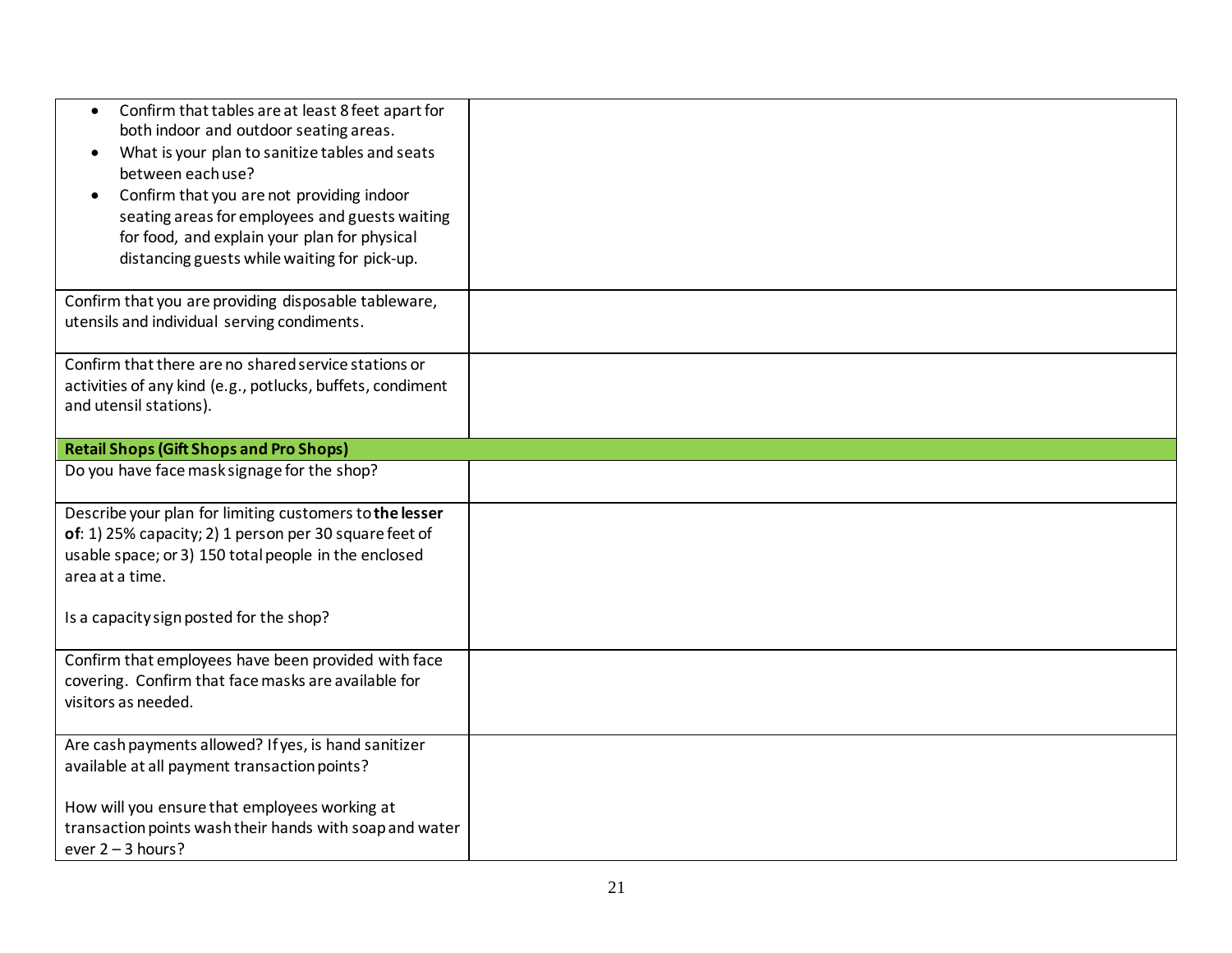| What is your plan for physical distancing for customers                                                                                                                                                                                                                                                                        |  |
|--------------------------------------------------------------------------------------------------------------------------------------------------------------------------------------------------------------------------------------------------------------------------------------------------------------------------------|--|
| in line for entry, as well as between customers and                                                                                                                                                                                                                                                                            |  |
| employees inside the shop?                                                                                                                                                                                                                                                                                                     |  |
| <b>Indoor Event Spaces</b>                                                                                                                                                                                                                                                                                                     |  |
| What is the capacity for space(s) in that will be used<br>during events in the facility? How was the capacity set<br>[please show the underlying calculation using the lesser<br>of: 1) 25% (pre-COVID) capacity; 2) 1 person per 30<br>square feet of usable space; or 3) 150 total people in<br>the enclosed area at a time? |  |
| Please confirm that all events in the space will be seated<br>events (minus speakers, presenters, etc. who may<br>stand).                                                                                                                                                                                                      |  |
| How many floor plans are you submitting for review and<br>approval for use in the event space? Floor plans should<br>follow guidance in order for floor plans for break-out<br>sessions, food/beverage service, and other modified<br>setups.                                                                                  |  |
| Confirm that events will only use these pre-defined floor<br>plans during events.                                                                                                                                                                                                                                              |  |
| Note: If a different floor plan is required for an event, a<br>department may either submit a new floor plan to add to<br>their inventory or may submit a re-opening plan to the<br>ROSC for the specific event needing a different setup.                                                                                     |  |
| How will you ensure that prior to renting a space that<br>renters understand COVID-19 safety requirements of<br>them while using the event space? How are<br>requirements included in contracts?                                                                                                                               |  |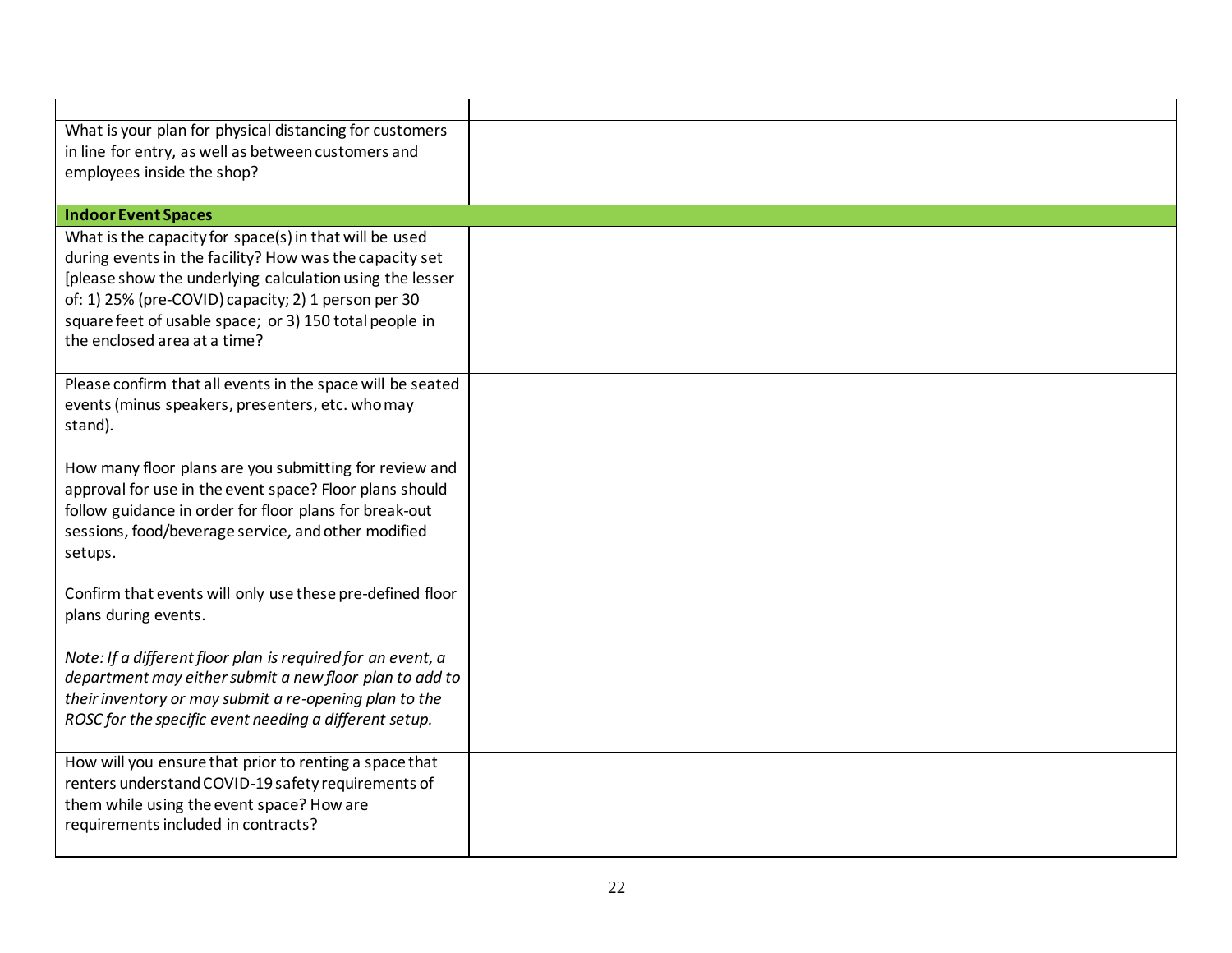| Confirm that dancing is not available at any events with<br>the exception of dances between the married couple at<br>weddings (note that the married couple may remove<br>their face masks for the dance if they are at least 6' from<br>all guests). |  |
|-------------------------------------------------------------------------------------------------------------------------------------------------------------------------------------------------------------------------------------------------------|--|
| Please explain how food and beverages (non-alcoholic<br>and alcoholic) services will be served during the event.<br>Confirm that service will be provided while people are<br>seated.                                                                 |  |
| Please confirm that there will be no communal food or<br>beverage stations.                                                                                                                                                                           |  |
| Please explain how alcoholic beverages will be<br>controlled to allow for no more than two (2) drinks per<br>person.                                                                                                                                  |  |
| Please explain how you will provide spaces of at least 8<br>feet between people (not in the same household) when<br>food or drink is being consumed.                                                                                                  |  |
| How will the space and equipment be disinfected during<br>and/or between events?                                                                                                                                                                      |  |
| Who will be staffed at events of over 100 people where<br>food and/or alcoholic beverages are being served? How<br>will this person enforce COVID-19 safety provisions of<br>the facility rental during the event?                                    |  |

# **2. Employees and Contractors**

**Reporting to County Facilities**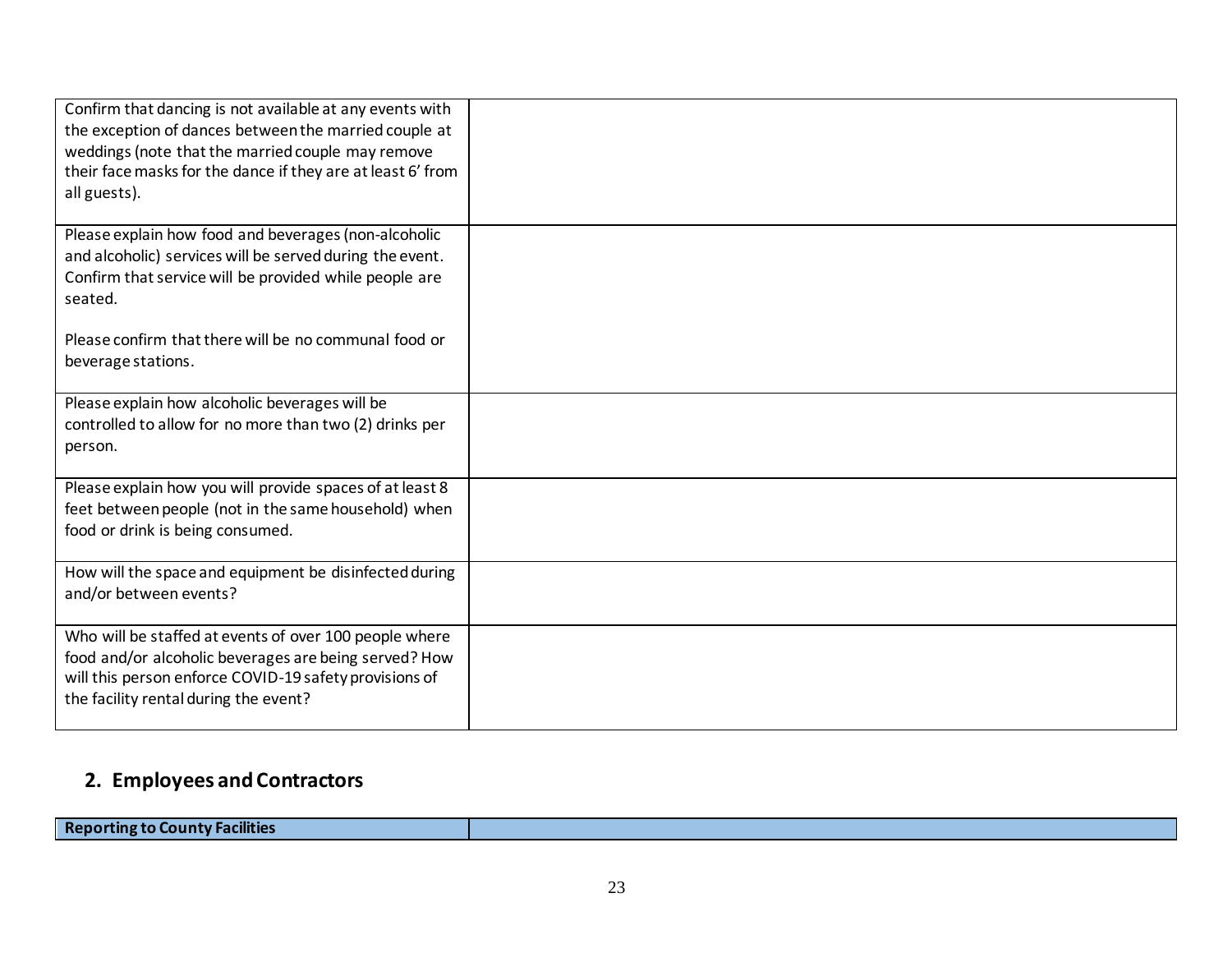| Describe your plan for employee telework. (Note: at this<br>time, employees who are able to telework, fully or in-<br>part, should continue to do so.)                                                                                                                                                                                                                                                                                                                                                     |  |
|------------------------------------------------------------------------------------------------------------------------------------------------------------------------------------------------------------------------------------------------------------------------------------------------------------------------------------------------------------------------------------------------------------------------------------------------------------------------------------------------------------|--|
| Confirm that department has procedures for prohibiting<br>the reporting to work of symptomatic employees or<br>contractors.<br>If a person does report to work, they should be<br>$\circ$<br>sent home.<br>Continue following procedures, including return<br>$\circ$<br>to work procedures, per the Responding to<br>Symptomatic Individuals Admin. Order 20-7.<br>If a person feels sick they should be advised to<br>$\circ$<br>contact and follow the advice of their medical<br>provider immediately. |  |
| Describe any flexible work options you intend to<br>implement to maximize physical distancing of at least 6<br>feet. How are you limiting in-person meetings and<br>maximizing remote meetings?                                                                                                                                                                                                                                                                                                            |  |
| <b>Protective Practices</b>                                                                                                                                                                                                                                                                                                                                                                                                                                                                                |  |
| Face coverings are required for all employees and<br>contractors without a qualifying exemption per the<br>"Universal Face Mask Policy and Procedures<br>Administrative Order (20-14)." Describe how you intend<br>to enforce the mask policy for your employees and<br>contractors.                                                                                                                                                                                                                       |  |
| What types of face coverings will be required for your<br>employees? Do you know what type of face covering<br>your contractors or vendors will provide?<br>Homemade cloth masks or disposable<br>$\circ$<br>procedural masks supplied by the employee or<br>contractor?<br>County-supplied cloth mask or disposable<br>$\circ$<br>procedural mask?                                                                                                                                                        |  |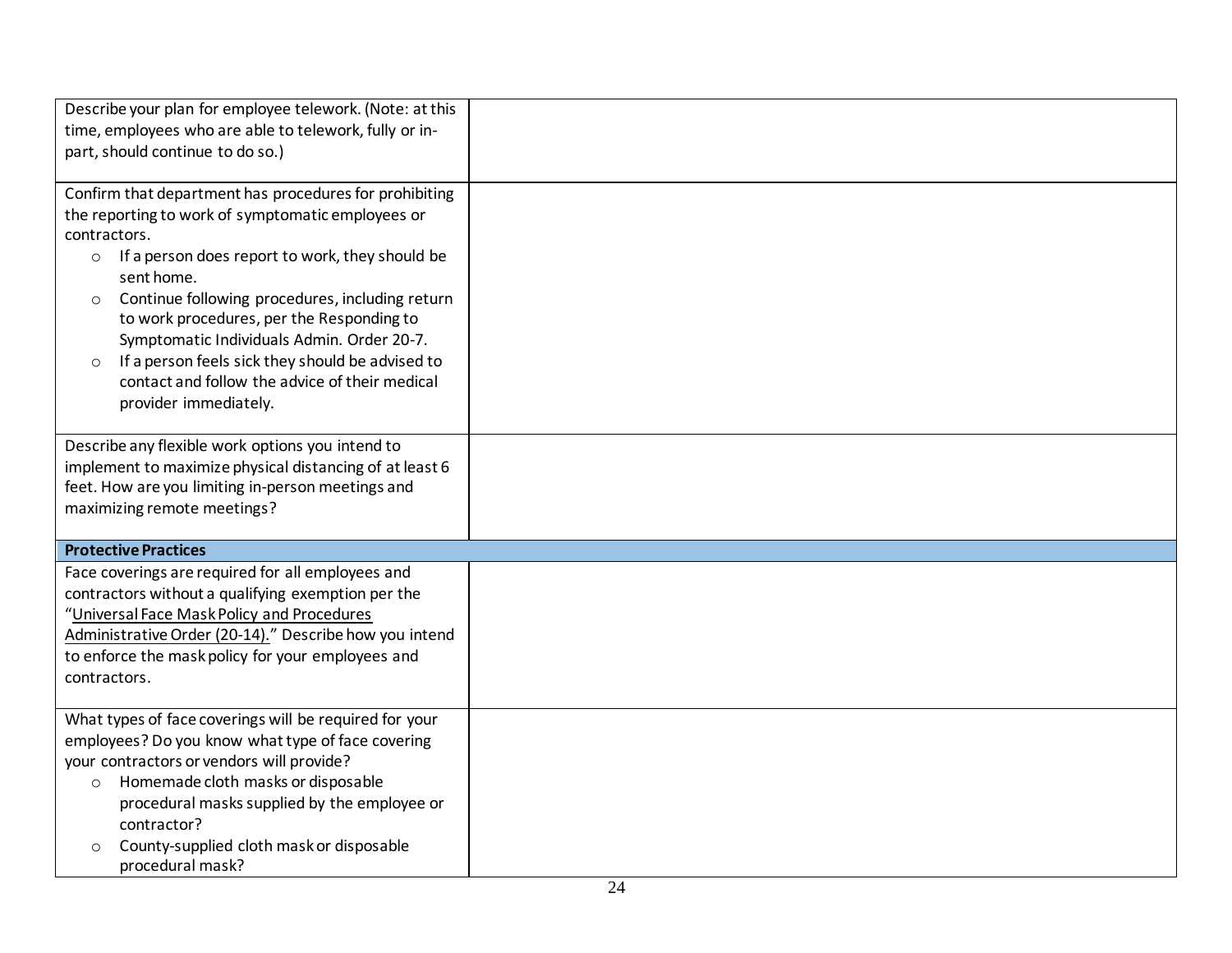| Do you have face covering signage posted?                   |  |
|-------------------------------------------------------------|--|
|                                                             |  |
| How are you ensuring that employees/contractors are         |  |
| washing their hands every $2 - 3$ hours with soap and       |  |
| water?                                                      |  |
| Have you communicated that non-essential personal           |  |
|                                                             |  |
| travel is discouraged and non-essential business travel is  |  |
| prohibited (See Travel Admin. Order 20-2)?                  |  |
|                                                             |  |
| <b>Communication and Training</b>                           |  |
| Describe your plan for communicating workplace and          |  |
| workforce changes, such as the face covering policy and     |  |
| physical distancing, to employees so they are prepared      |  |
| for work when they return.                                  |  |
|                                                             |  |
|                                                             |  |
| Note: HR has developed Countywide training for              |  |
| returning employees that includes universal hygiene         |  |
| methods, proper face covering usage, and how to             |  |
| effectively communicate to the public.                      |  |
|                                                             |  |
| Is there any specific, task-related protocol training that  |  |
| your employees will require on their first day back? For    |  |
| example, cleaning and disinfecting for a cashier's work     |  |
| area or which PPE to use for a specific task. How will this |  |
| be communicated (e.g., manager direction, written           |  |
|                                                             |  |
| protocols)?                                                 |  |
|                                                             |  |
| How are your vendors or contractors who work in             |  |
| County facilities or grounds communicating their            |  |
| pandemic protocols and plans to their employees?            |  |
|                                                             |  |
|                                                             |  |

# **3. Service Users and Visitors**

**Protective Practices**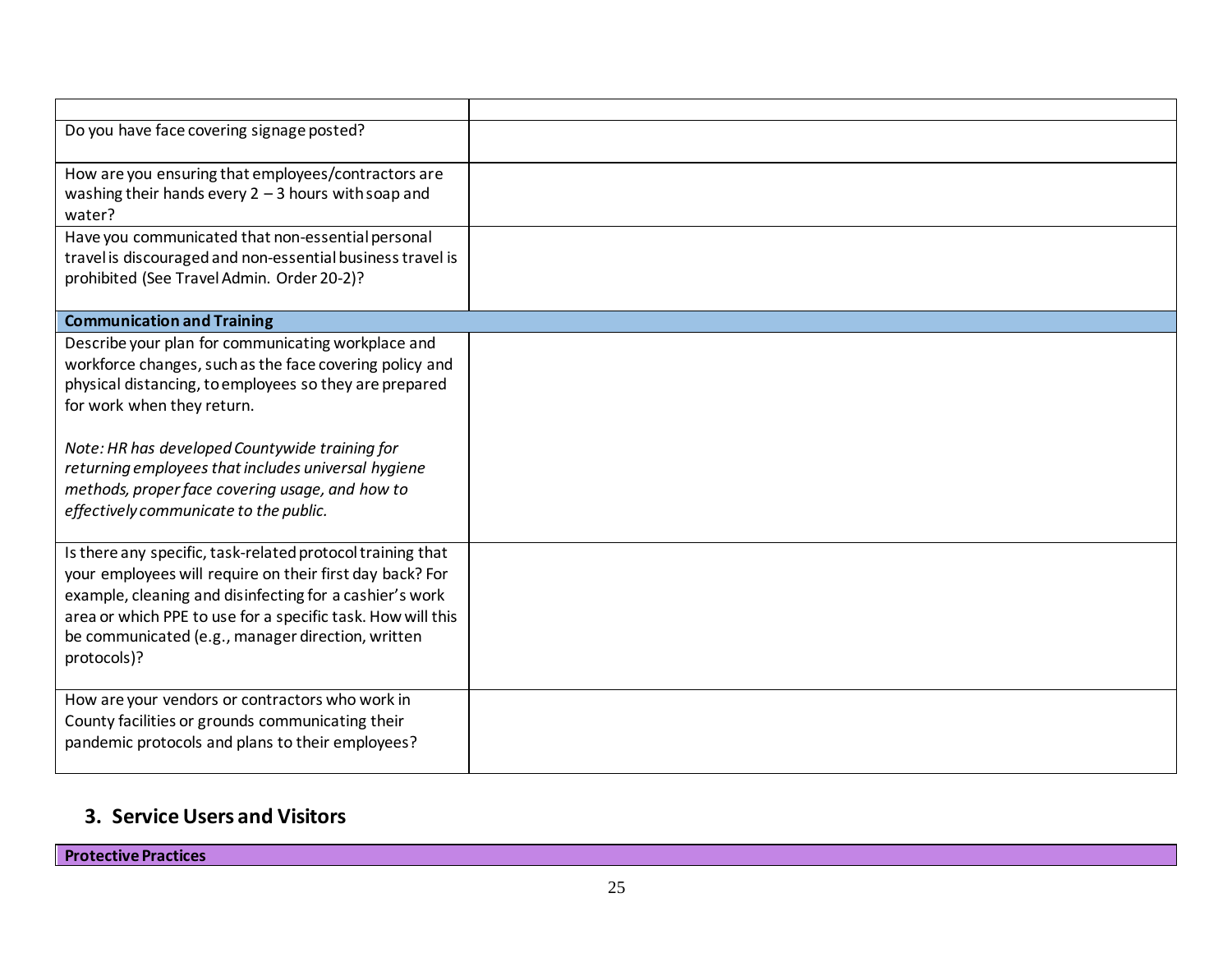| Face masks are required for all visitors and service users |  |
|------------------------------------------------------------|--|
| ages 3 and over to indoor County facilities and outdoor    |  |
| areas where physical distancing is impossible or unlikely  |  |
| to be consistently maintained unless person has a          |  |
| qualifying exemption. Please see "Universal Face Mask      |  |
| Policy and Procedures Administrative Order (20-14). If a   |  |
| visitor comes to access your service without a mask,       |  |
| what is your plan for helping reinforce County policy and  |  |
| encourage compliance (e.g., give person a new mask,        |  |
| reinforce with signage or messaging from employees,        |  |
| refuse service)?                                           |  |
|                                                            |  |
| If you manage the County facility or entry points covered  |  |
| in this re-opening plan, how will you distribute masks to  |  |
| visitors upon entry (if required per the universal face    |  |
| mask order)?                                               |  |
|                                                            |  |
| How will you mitigate the risks to employees delivering    |  |
| services when a service user will not or cannot wear a     |  |
| face mask, especially when physical distancing is not      |  |
| possible?                                                  |  |
|                                                            |  |
| <b>High-risk Visitors or Service Users</b>                 |  |
| Do you have a plan to accommodate visitors or service      |  |
| users, such as a virtual option, deferment plan, alternate |  |
| participation mechanism, or specific time reserved only    |  |
| for high-risk users in which extra cleaning and            |  |
| disinfecting and physical distancing (lower maximum        |  |
| capacity) occurs?                                          |  |
|                                                            |  |
| <b>Communications Plan</b>                                 |  |
| How will service users know about changes and new          |  |
| expectations for accessing the service? How will service   |  |
| changes, including new expectations for accessing the      |  |
| service (e.g., appointment only, face mask required), be   |  |
| communicated to service users? Where will this             |  |